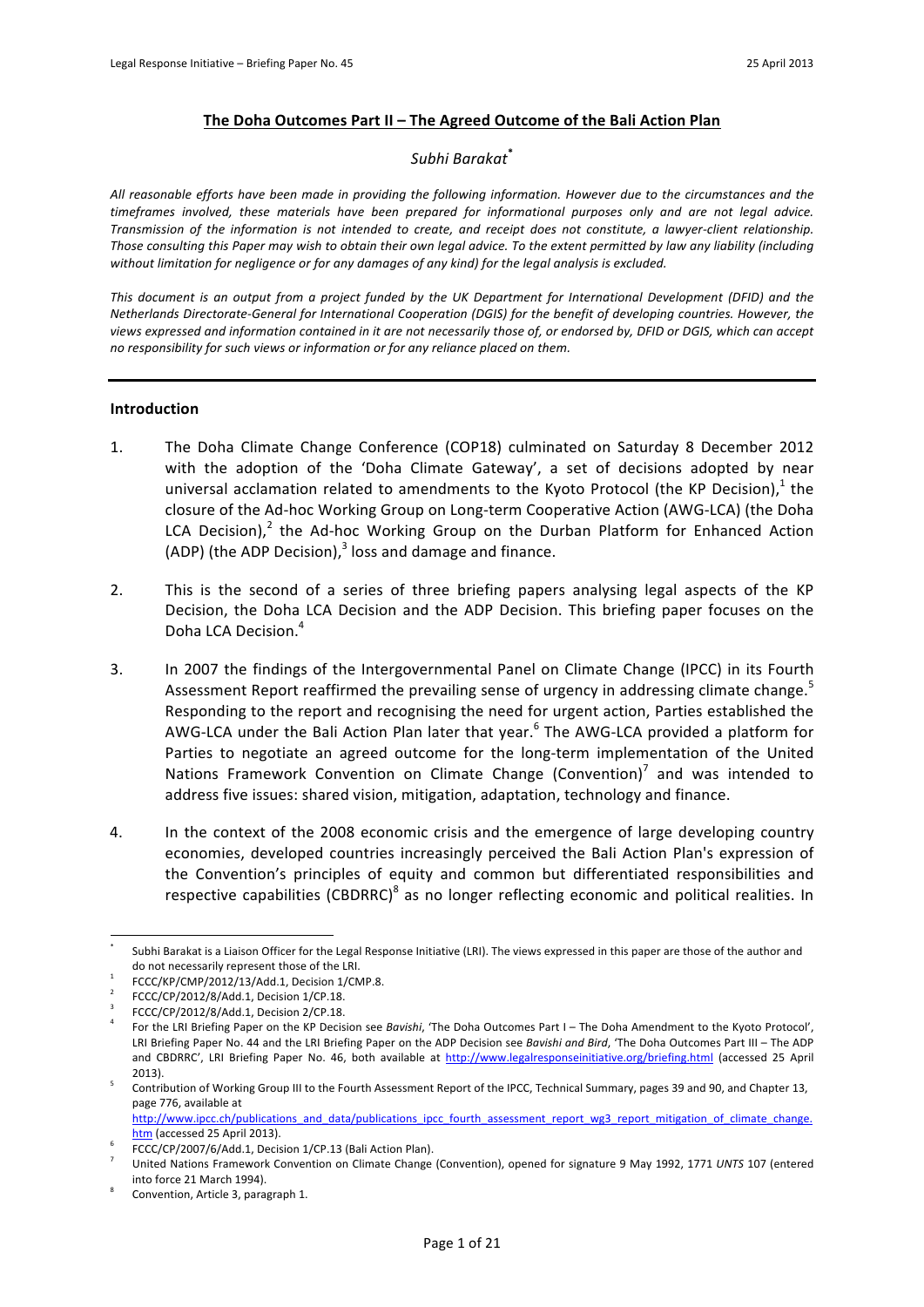contrast, developing countries maintained that developed countries nevertheless needed to take the lead in combating climate change, as required by Article 3, paragraph 1 of the Convention. Polarisation of developed and developing countries on the application of CBDRRC and the role of equity contributed significantly to the impasses which plagued discussions under the AWG-LCA negotiating track. As a result, progress on key negotiation streams such as finance, technology transfer, and binding commitments regarding mitigation and adaptation action was slowed or reached a stalemate.

5. In Doha, the Parties declared that they had achieved an agreed outcome pursuant to the Bali Action Plan (the Agreed Outcome)<sup>9</sup> and the AWG-LCA negotiation track was terminated after five years of work despite its original two-year mandate.<sup>10</sup> It was never envisaged to continue beyond the Copenhagen Climate Change Conference (COP15), and certainly not beyond the Cancun and Durban Climate Change Conferences (COP16 and COP17 respectively). However, the mandate of the AWG-LCA was extended at each of those conferences, $^{11}$  evidencing the difficulties in reaching an agreed outcome and completing the AWG-LCA's work.

### **The Agreed Outcome**

- 6. The Doha LCA Decision terminates the AWG-LCA and along with Decisions  $1/CP.16^{12}$  and  $2/CP.17<sup>13</sup>$  (the Cancun LCA Decision and Durban LCA Decision, respectively) 'constitutes' the Agreed Outcome pursuant to the Bali Action Plan.<sup>14</sup>
- 7. However, it is arguable that the mandate of the Bali Action Plan was not entirely fulfilled at the close of the AWG-LCA negotiating track. Reaching an Agreed Outcome implies completion of the AWG-LCA's work by reference to its mandate as set out in the Bali Action Plan, but determining whether, and to what degree, the work of the AWG-LCA has actually been completed requires a closer look at the decisions constituting the agreed outcome.
- 8. Under the Bali Action Plan, the Parties explicitly agreed to address five main issues<sup>15</sup> and later began negotiation streams on two others (capacity-building and review) in order to reach an Agreed Outcome. The negotiation streams focussed on:
	- (a) a shared vision for long-term cooperative action;
	- (b) enhanced action on mitigation;
	- (c) enhanced action on adaptation:
	- (d) enhanced action on technology development and transfer;
	- (e) enhanced action on the provision of financial resources and investment;
	- $(f)$  enhanced action on capacity-building support; and
	- $(g)$  review of the adequacy of the long-term goal for greenhouse gas (GHG) emission reductions.

 $\degree$  Doha LCA Decision, note 2 above, sixth preambular paragraph.<br><sup>10</sup> Bali Action Plan, note 6 above, paragraph 2.

<sup>&</sup>lt;sup>11</sup> FCCC/CP/2009/11/Add.1, Decision 1/CP.15, paragraph 1; FCCC/CP/2010/7/Add.1, Decision 1/CP.16, paragraph 143; FCCC/CP/2011/9/Add.1, Decision 1/CP.17, paragraph 1.<br><sup>12</sup> FCCC/CP/2010/7/Add.1, Decision 1/CP.16 (Cancun LCA Decision).

 $13$  FCCC/CP/2011/9/Add.1, Decision 2/CP.17 (Durban LCA Decision).

<sup>&</sup>lt;sup>14</sup> Doha LCA Decision, note 2 above, sixth preambular paragraph.

Bali Action Plan, note 6 above, paragraphs 1(a)-(e).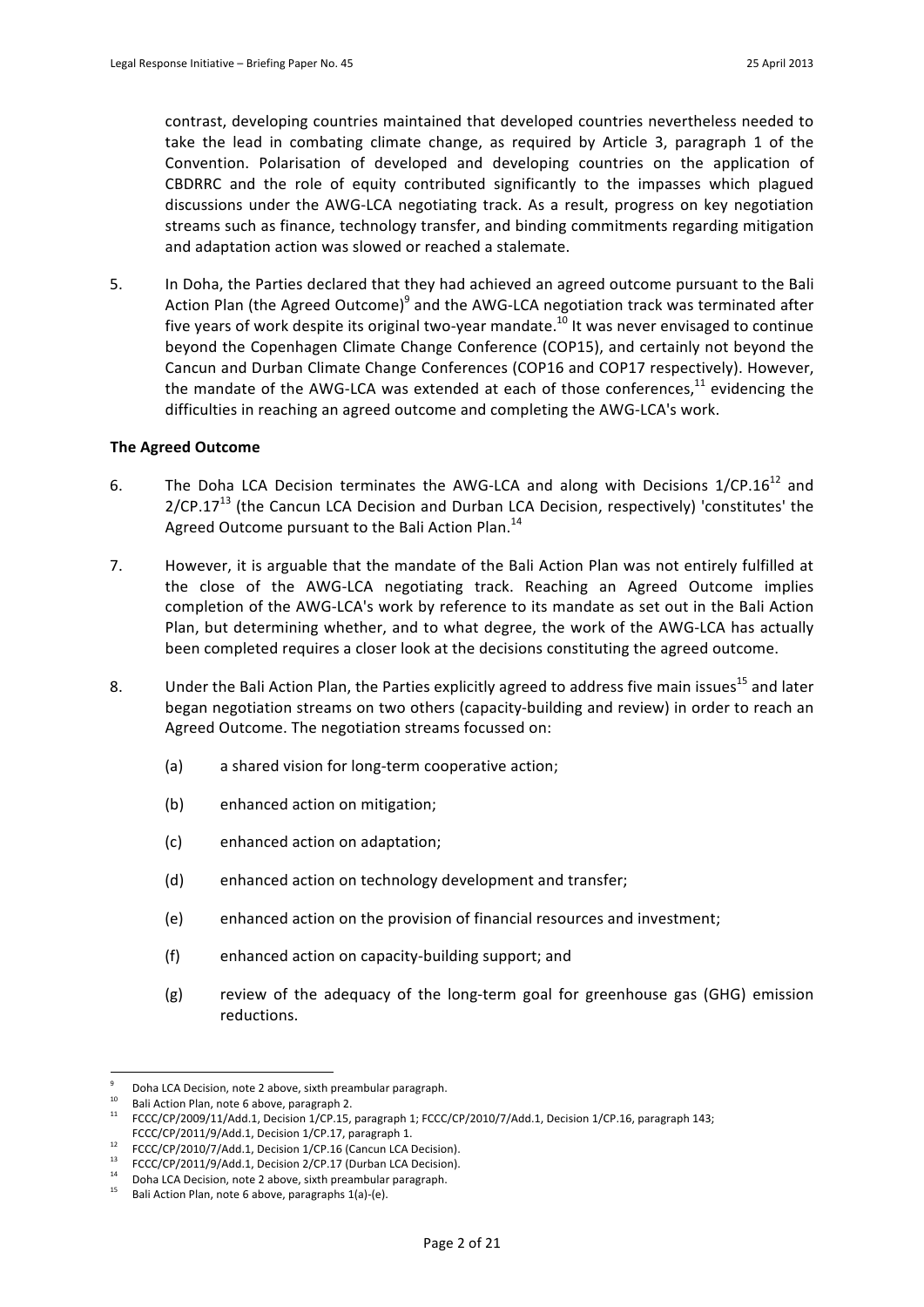9. The following sections analyse and discuss whether the Agreed Outcome represents the completion of the AWG-LCA's mandate in accordance with the Bali Action Plan.<sup>16</sup> Specific analysis of the policies adopted and the institutions established is outside the scope of this paper.

## **Shared vision**

- 10. Between 2007 and 2012, the Parties in the AWG-LCA worked towards agreeing a shared vision for long-term cooperative action with a view to achieving the ultimate objective of the Convention in Article 2 and setting a long-term global goal for emission reductions.<sup>17</sup>
- 11. The shared vision section of the Agreed Outcome addresses mitigation, adaptation, finance, technology development and transfer, and capacity building at a high level even though each of these elements is also the focus of its own negotiation stream. Principally, however, the shared vision section is focused on elaborating on the ultimate objective of the Convention  $-$ "stabilization of greenhouse gas concentrations in the atmosphere at a level that would *prevent dangerous anthropogenic interference with the climate system"*.<sup>18</sup> In other words, the task of the Parties in respect of shared vision was to reach agreement on what could be considered safe levels of GHG concentrations in the atmosphere. Any such agreement was to be made in accordance with the provisions and principles of the Convention, in particular the principle of CBDRRC.<sup>19</sup>

# Global goal and global peaking

- 12. Since the adoption of the Bali Action Plan, the Parties have worked to identify a global goal for substantially reducing global GHG emissions by 2050 in the context of the long-term goal of the Convention,<sup>20</sup> and to cooperate in identifying a timeframe for the peaking of global GHG emissions and achieving the global peaking as soon as possible. $^{21}$
- 13. However, Parties were not able to agree on what constitutes a safe level of GHG concentrations or what the global goal for emission reductions should be. Similarly, they were not able to agree when global emissions should peak. Parties simply decided to work "urgently" towards the deep reduction in global emissions and to attain a global peaking "as soon as possible".<sup>22</sup> It is notable that, unlike other elements of the work of the AWG-LCA which have specifically been passed on to another Convention body, the forum for the ongoing work related to the global goal and peaking has not been specified.
- 14. While no agreement was reached on the global goal or peak year, the Agreed Outcome does set out a long-term goal of holding the increase in global average temperature below 2 degrees Celsius above pre-industrial levels. This commitment was first articulated at the G8 Summit at its 2009 meeting in Aquila.<sup>23</sup> It was then repeated in the Copenhagen Accord<sup>24</sup> at COP15 (which was not adopted by the Conference of the Parties (COP) and merely taken

 $16^{1}$ 

<sup>&</sup>lt;sup>16</sup> Bali Action Plan, note 6 above, paragraph 1.<br><sup>17</sup> Bali Action Plan, note 6 above, paragraph 1(a); Cancun LCA Decision, note 12 above, paragraphs 1 and 6; Durban LCA Decision, note 13 above, paragraphs 1-2; the Doha LCA Decision, note 2 above, paragraphs 1-2.

 $18$  Convention, Article 2.

<sup>&</sup>lt;sup>19</sup> Bali Action Plan, note 6 above, paragraph 1(a).<br><sup>20</sup> Cancun LCA Decision, note 12 above, paragraph 5.

<sup>&</sup>lt;sup>21</sup> Cancun LCA Decision, note 12 above, paragraph 6; Durban LCA Decision, note 13 above, paragraphs 1-2.<br><sup>22</sup> Doha LCA Decision, note 2 above, paragraph 1.

<sup>23</sup> Doha Edit Bechsion, note 2 doote, paragraphe 1.<br><sup>23</sup> Chair's Summary of the 2009 G8 Summit. G8 (Group of Eight), L'Aquila, Italy, available at:

http://www.g8italia2009.it/static/G8\_Allegato/Chair\_Summary,1.pdf (accessed 25 April 2013).

FCCC/CP/2009/11/Add.1, Decision 2/CP.15 (Copenhagen Accord).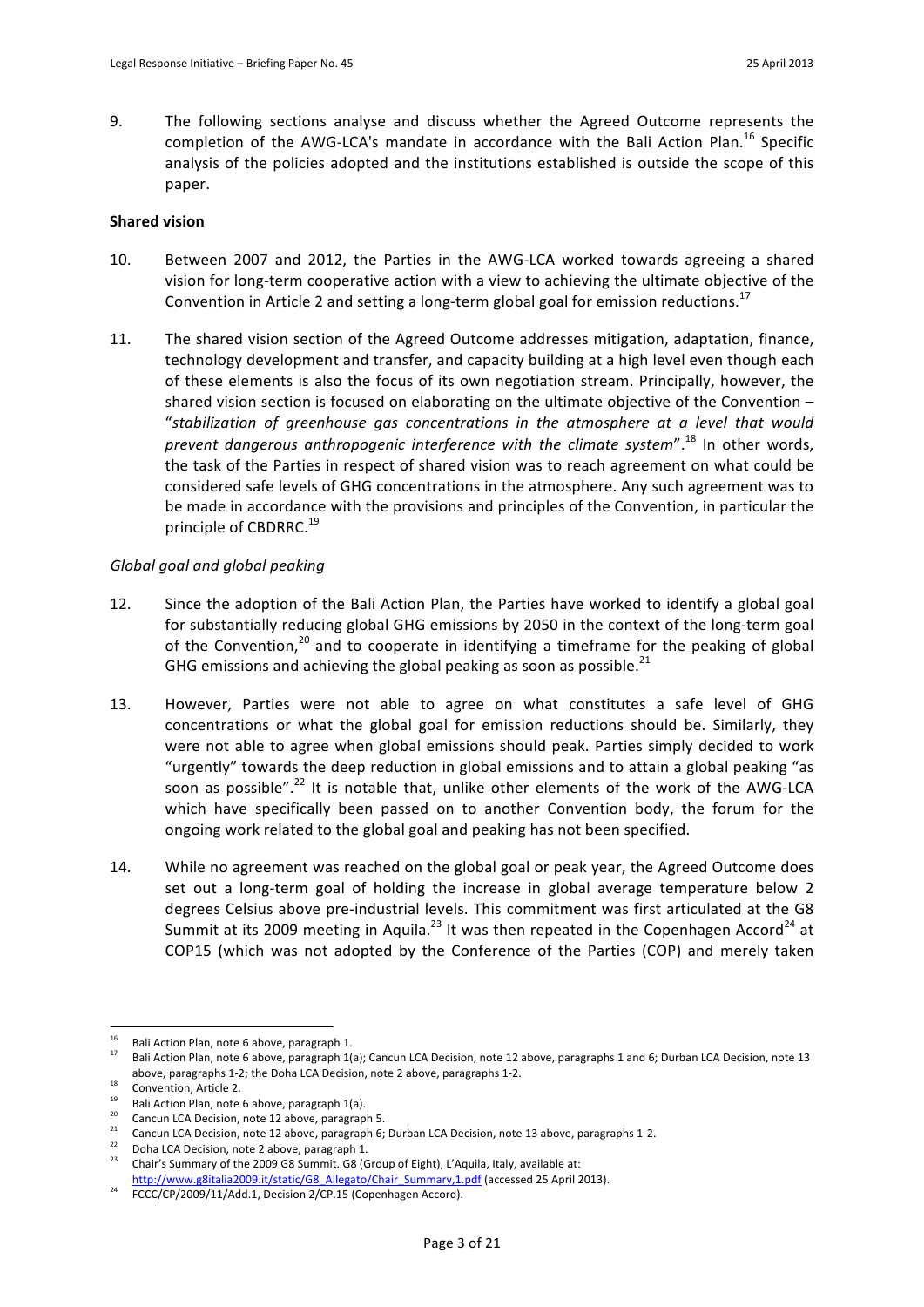note of)<sup>25</sup> and eventually made its way into the formal UNFCCC process in Cancun.<sup>26</sup> This long-term goal has since been reaffirmed in Durban<sup>27</sup> and Doha.<sup>28</sup>

- 15. In theory, the setting of the 2 degrees long-term goal should make it easier to identify the global goal for emission reductions and the appropriate peak year. However, as mentioned above, this has proved to be a step too far. One of the reasons for this is that identifying both the global goal and the peak year (having already recognised that the time frame for peaking in developing countries will be longer)<sup>29</sup> requires Parties to agree on the appropriate allocation of responsibilities with regards to mitigation, something which the Parties have been unable to do.
- 16. Whether these key outstanding issues from the AWG-LCA will be picked up in the ADP (which does not explicitly include a shared vision element as part of its mandate) remains to be seen.

# *Equity!and!CBDRRC*

- 17. The AWG-LCA's work to-date under the shared vision negotiation stream has not been handed over to another body for further work as is the case, in one form or another, with other work streams. This is significant because it is only under shared vision that equity and CBDRRC explicitly appear in the Bali Action Plan.<sup>30</sup>
- 18. There is also no explicit mention of equity or CBDRRC in the ADP's mandate or its subsequent decisions although Parties nonetheless 'shall be guided' by the principles in Article 3 of the Convention in their actions to achieve the objective of the Convention.<sup>31</sup>
- 19. It is, therefore, noteworthy that the Doha LCA Decision explicitly refers to equity and CBDRRC when discussing the long-term shared vision for the achievement of the ultimate objective of the Convention.<sup>32</sup>
- 20. This raises important questions on how equity and CBDRRC will be interpreted, implemented and applied in future negotiations now that the AWG-LCA negotiating track is closed, an Agreed Outcome has been reached, and the long-term climate change regime is set to be negotiated under the ADP.

### *Equitable access to sustainable development*

- 21. The principles of equity and CBDRRC are also inherently tied to equitable access to sustainable development (EASD) as recognised by the Parties in Cancun and reaffirmed in Durban and Doha.<sup>33</sup>
- 22. In Durban, the COP requested the AWG-LCA to consider the issue of EASD through a

<sup>25</sup> For more detail on the Copenhagen Accord, including its status within the UNFCCC process, see Bavishi and others, 'The Copenhagen Accord - A legal analysis', LRI Briefing Paper, 28 January 2010, available at: http://www.legalresponseinitiative.org/briefing.html

<sup>(</sup>accessed 25 April 2013).<br><sup>26</sup> Cancun LCA Decision, note 12 above, paragraph 4.

<sup>&</sup>lt;sup>27</sup> Durban LCA Decision, note 13 above, third preambular paragraph to paragraph 5.

Doha LCA Decision, note 2 above, paragraph 1.

<sup>&</sup>lt;sup>29</sup> Cancun LCA Decision, note 12 above, paragraph 6.<br><sup>30</sup> However the terms equity and CBDRRC do appear under other issues in decisions following the Bali Action Plan. For example, see Cancun LCA Decision, note 12 above; Durban LCA Decision, note 13 above; and Doha LCA Decision, note 2 above.

<sup>&</sup>lt;sup>31</sup> ADP Decision, note 3 above, seventh preambular paragraph.<br><sup>32</sup> Doha LCA Decision, note 2 above, paragraph 2.

Cancun LCA Decision, note 12 above, paragraphs 4 and 6; Durban LCA Decision, note 13 above, paragraph 2; Doha LCA Decision, note 2 above, paragraphs 2-3.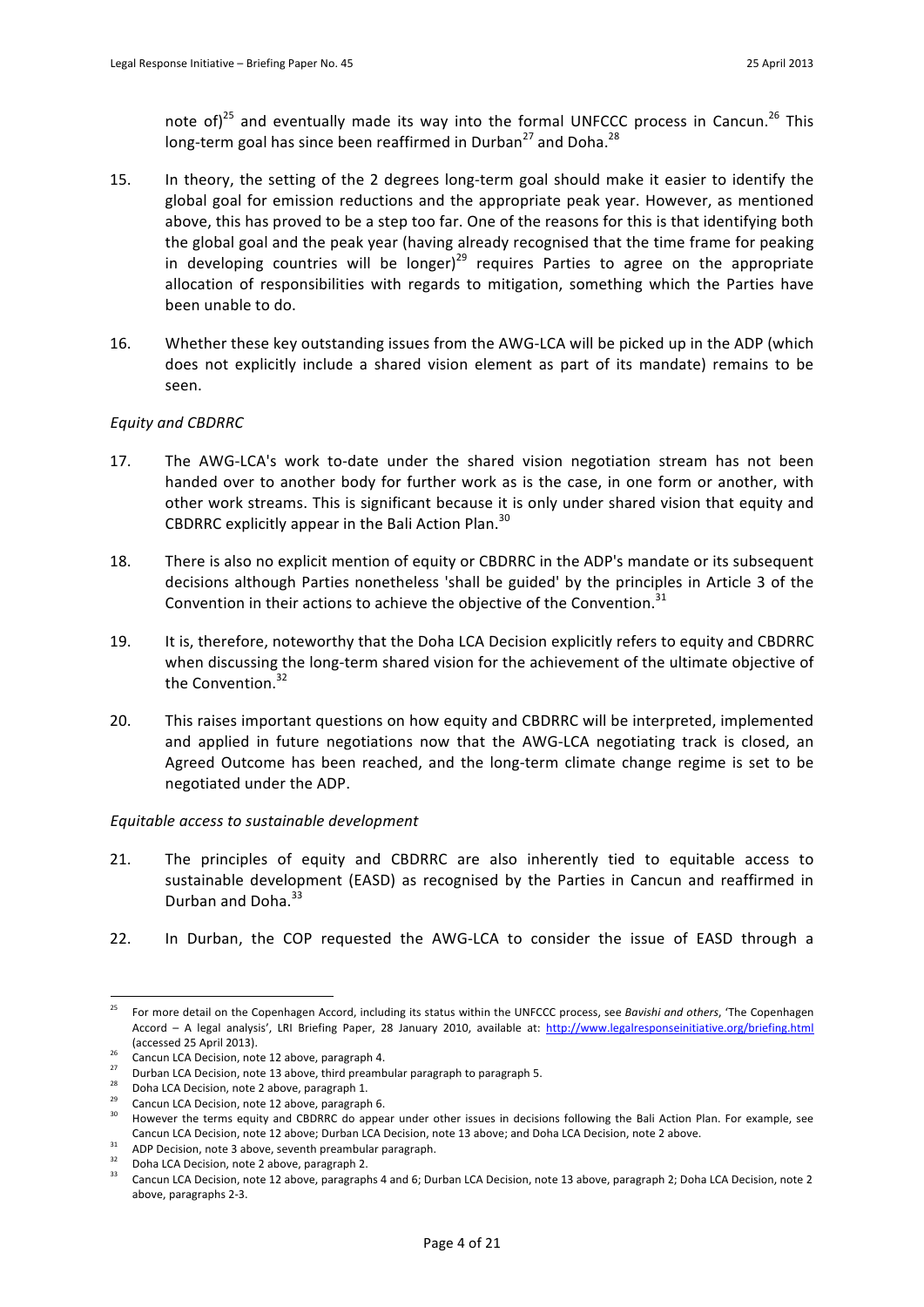workshop<sup>34</sup> which was ultimately held in Bonn in May 2012. The EASD workshop provided useful insight into the Parties' views on how to frame discussions on equity and EASD as well as how to define and apply equity, with the corresponding AWG-LCA report welcomed by the  $COP$  in Doha. $35$ 

- 23. Whereas differing views on the substantive issues raised in the workshop create a space for further discussion, a lack of agreement on how to take the discussion itself forward presents a bigger hurdle to achieving agreement on this issue.
- 24. The lack of meaningful progress on shared vision under the AWG-LCA and the uncertainty of building on its work in future ADP negotiations make it difficult to consider the work on shared vision complete despite the closure of the AWG-LCA and the adoption of the agreed outcome.

# **Mitigation**

- 25. The Bali Action Plan is more detailed in outlining considerations for enhancing mitigation action than it is on shared vision. In particular, the mitigation mandate $36$  includes consideration of:
	- (a) measurable, reportable and verifiable (MRV) nationally appropriate mitigation commitments or actions, including quantified emission limitation and reduction objectives (QELROs), by all developed countries;
	- (b) nationally appropriate mitigation actions (NAMAs) by developing countries in the context of sustainable development;
	- (c) approaches and incentives on issues relating to reducing emissions from deforestation and forest degradation (REDD);
	- (d) sectoral approaches to promote, develop and diffuse technologies, practices and processes that control, reduce or prevent GHG emissions;
	- (e) various approaches to enhance the effectiveness of, and to promote, mitigation actions;
	- (f) economic and social consequences of response measures; and
	- (g) ways to strengthen the role of the Convention to support mitigation.
- 26. In Cancun and Durban, the COP acknowledged that developed countries had to take the lead in combating climate change on the basis of equity and CBDRRC, $37$  and urged developed countries to increase the ambition of their GHG emission reduction targets.<sup>38</sup>

### *Mitigation!Ambition*

27. The Bali Action Plan creates a clear distinction between the mitigation obligations of developed and developing countries.<sup>39</sup> All developed countries are expected to commit to

<sup>34</sup> <sup>34</sup> Durban LCA Decision, note 13 above, paragraph 4.

<sup>&</sup>lt;sup>35</sup> Doha LCA Decision, note 2 above, paragraph 2<br><sup>36</sup> Bali Action Plan, note 6 above, paragraphs  $1(b)(i)-(vii)$ .<br><sup>37</sup> Contrained A Decision and the 20st paragraphs  $1(b)(i)-(vi)$ .

Cancun LCA Decision, note 12 above, first and second preambular paragraphs to paragraph 36; Durban LCA Decision, note 13 above, third preambular paragraph to paragraph 5; and Doha LCA Decision, note 2 above, paragraph 7.<br><sup>38</sup> Cancun LCA Decision, note 12 above, paragraph 37; and Durban LCA Decision, note 13 above, fourth, fifth and sixth preambular

paragraphs to paragraph 5.

Bali Action Plan, note 6 above, paragraphs 1(b)(i)-(ii).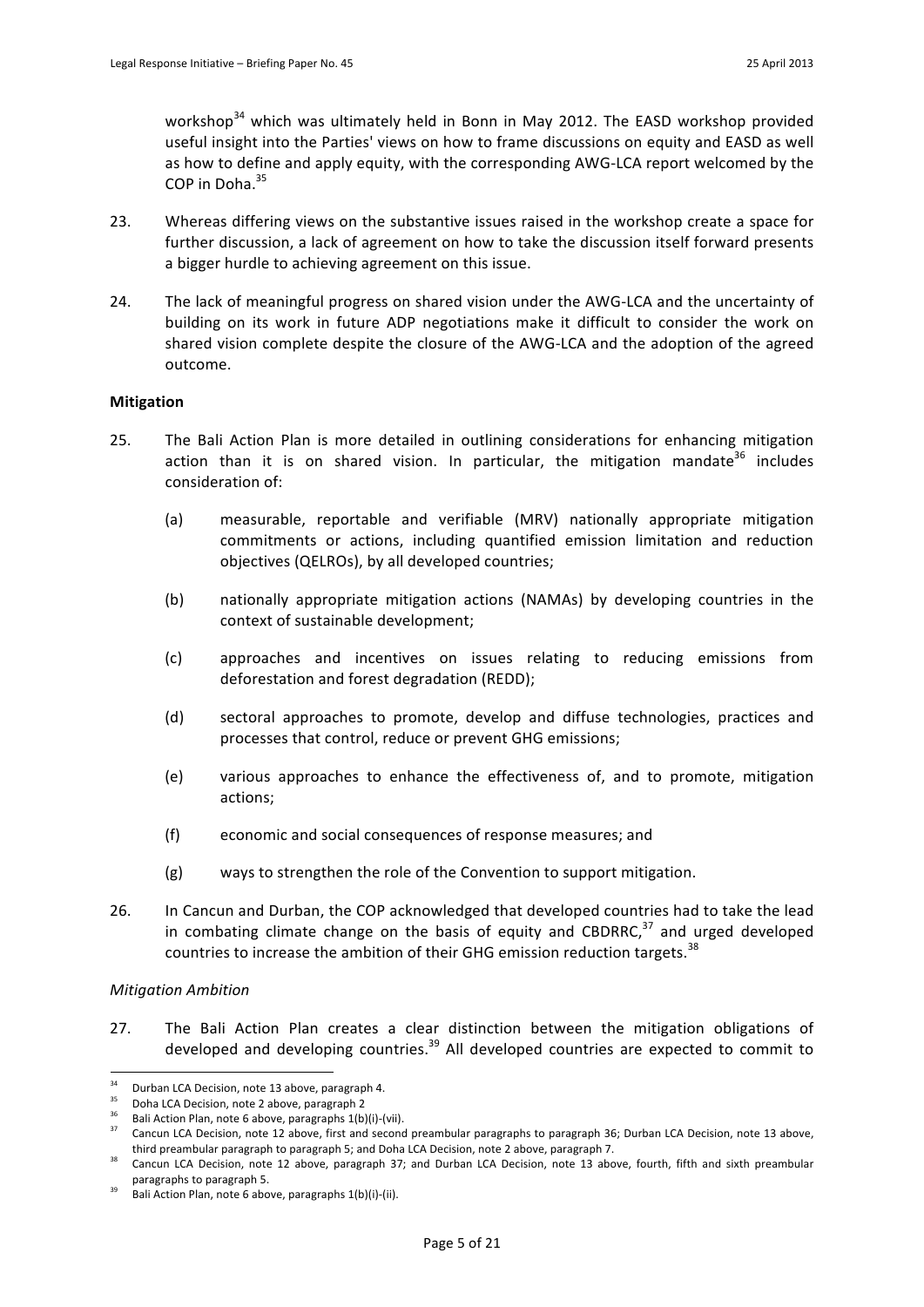mitigation actions, including QELROs, meaning a commitment to absolute emissions reduction, whereas mitigation action by developing countries is considered in the context of sustainable development and is effectively contingent on support by developed countries (on technology development and transfer, financing and capacity-building).

- 28. This distinction in the Bali Action Plan is a direct application of the Convention principles of equity and CBDRRC and effectively creates a firewall between developed and developing countries' mitigation obligations. The practical effect is that developed countries, which are required to take the lead in combatting climate change, bear the direct and indirect burden of reducing global GHG emissions, directly by committing to absolute emission reductions in fulfilling their QELROs and indirectly by needing to provide technical and financial support to enable developing countries to undertake mitigation actions themselves.
- 29. Although mitigation actions among developed countries should take into account differences in their national circumstances (yet another expression of equity and CBDRRC), the binary system for mitigation action as between developed and developing states has resulted in contentious discussions about this hard divide, its implications and its fairness.
- 30. Taking into account that the overriding priorities of developing countries are poverty eradication and economic and social development and a focus on adaptation action over mitigation action, and in the context of an acknowledged gap between global mitigation action to-date and the collective action required to achieve the 2 degrees Celsius long-term goal, calls to raise mitigation ambition have targeted developed countries. In this regard developed countries are urged to increase the ambition of their mitigation actions.

### Developed countries

- 31. In 2009, under the Copenhagen Accord, developed countries committed to quantified economy-wide emissions targets for 2020 and those countries that were Parties to the Kyoto Protocol to the United Nations Framework Convention on Climate Change (Kyoto Protocol)<sup>40</sup> would strengthen their existing emissions reduction objectives under the Kyoto Protocol.<sup>41</sup>
- 32. One year later, the COP took note of quantified economy-wide emission reduction targets to be implemented by developed countries and urged those countries to increase the ambition of their targets.<sup>42</sup>
- 33. However, individual quantified economy-wide emissions targets are subject to assumptions and conditions and work is ongoing to clarify those assumptions and conditions to identify common elements for measuring progress and ensuring comparability of efforts.<sup>43</sup>
- 34. Achieved reductions by developed countries and financing provided to developing countries will also be measured, reported and verified in accordance with MRV guidelines, developed and adopted at subsequent COPs (see paragraph 41 below).<sup>44</sup>

### Developing countries

35. Developing countries, on the other hand, agreed to implement nationally appropriate mitigation actions (NAMAs) in the context of sustainable development to slow growth in

Kyoto Protocol to the United Nations Framework Convention on Climate Change (Kyoto Protocol), Convention on Climate Change (Kyoto Protocol), opened for signature 11 December 1997, 2303 *UNTS* 148 (entered into force 16 February 2005).<br>Copenhagen Accord, note 24 above, paragraph 4.

<sup>&</sup>lt;sup>41</sup> Copenhagen Accord, note 24 above, paragraph 4.<br>
<sup>42</sup> Cancun LCA Decision, note 12 above, paragraphs 36-37.

Durban LCA Decision, note 13 above, paragraphs 5 and 10.

Copenhagen Accord, note 24 above, paragraph 4.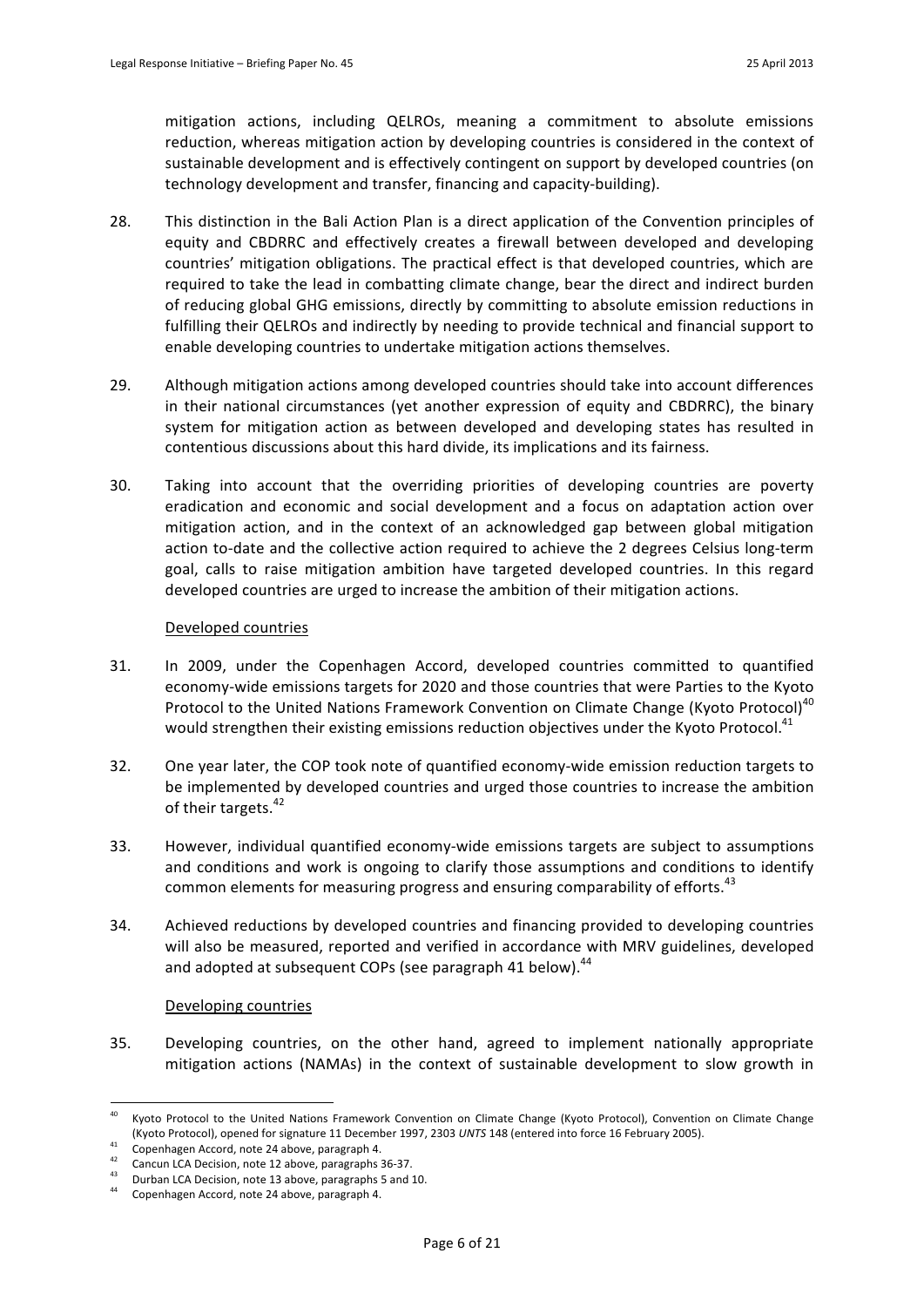their carbon emissions,<sup>45</sup> and were invited to undertake NAMAs voluntarily and on the basis of international support. $46$ 

- 36. NAMAs can relate to a variety of sectors, including forestry, energy generation and agriculture, and can require different kinds of technical support, depending on the particular circumstances of the country and its respective capabilities. There are currently eight submitted NAMAs seeking support for preparation and another eight submitted NAMAs seeking support for implementation.<sup>47</sup>
- 37. NAMAs envisaged by developing countries would be subject to domestic MRV while those seeking international support would be subject to international MRV and would need to be recorded in the NAMA registry (discussed in paragraph 45 below) along with the required support.<sup>48</sup>

# *Measurement, reporting and verification (MRV)*

- 38. To assess the level of ambition and the effectiveness of mitigation efforts by developed and developing countries, MRV and comparability of efforts become relevant. Work on MRV has been carried on in two parallel strands, the first related to mitigation actions by developed countries and the second related to NAMAs by developing countries.
- 39. The first strand focussed its work on: developing modalities and guidelines for assessing and reviewing developed country mitigation actions; and identifying common elements for measuring progress and ensuring the comparability of efforts among developed countries.
- 40. The second strand focussed on: setting up a registry for recording NAMAs and developing modalities for the facilitation of support; and understanding the diversity of NAMAs and support needed with a view to facilitating the preparation and implementation of those actions.

# Developed countries

- 41. Building on existing reporting and review guidelines, processes and experiences, the Parties have, in respect of developed countries' compliance with their targets, adopted modalities and procedures for international assessment of emissions and removals as well as a review process to be conducted through a technical review of information and a multilateral assessment of the implementation of targets (IAR process).<sup>49</sup> The modalities and procedures themselves would also be revised no later than 2016.<sup>50</sup>
- 42. In Durban, a work programme under the Subsidiary Body for Scientific and Technological Advice (SBSTA) was established with a view to concluding the revision of the guidelines for the review of biennial reports and national communications by the Warsaw Climate Change Conference (COP19), $51$  and that work is still ongoing.
- 43. Another work programme under the SBSTA was established in Durban in order to enhance the biennial reporting guidelines by developing a common tabular format for the electronic reporting of information. The common tabular format was heavily negotiated throughout

<sup>45</sup> Copenhagen Accord, note 24 above, paragraph 5.

<sup>&</sup>lt;sup>46</sup> Cancun LCA Decision, see note 12 above, paragraph 52.<br><sup>47</sup> Early submission of Information to the NAMA Registry Prototype, United Nations Framework Convention on Climate change, available at http://unfccc.int/cooperation\_support/nama/items/6945.php (accessed 25 April 2013).

<sup>48</sup> Cancun LCA Decision, see note 12 above, paragraphs 52-54.<br>
Durban LCA Decision, note 13 above, paragraphs 23-24.

<sup>&</sup>lt;sup>50</sup> Durban LCA Decision, note 13 above, paragraph 26.

Durban LCA Decision, note 13 above, paragraph 28.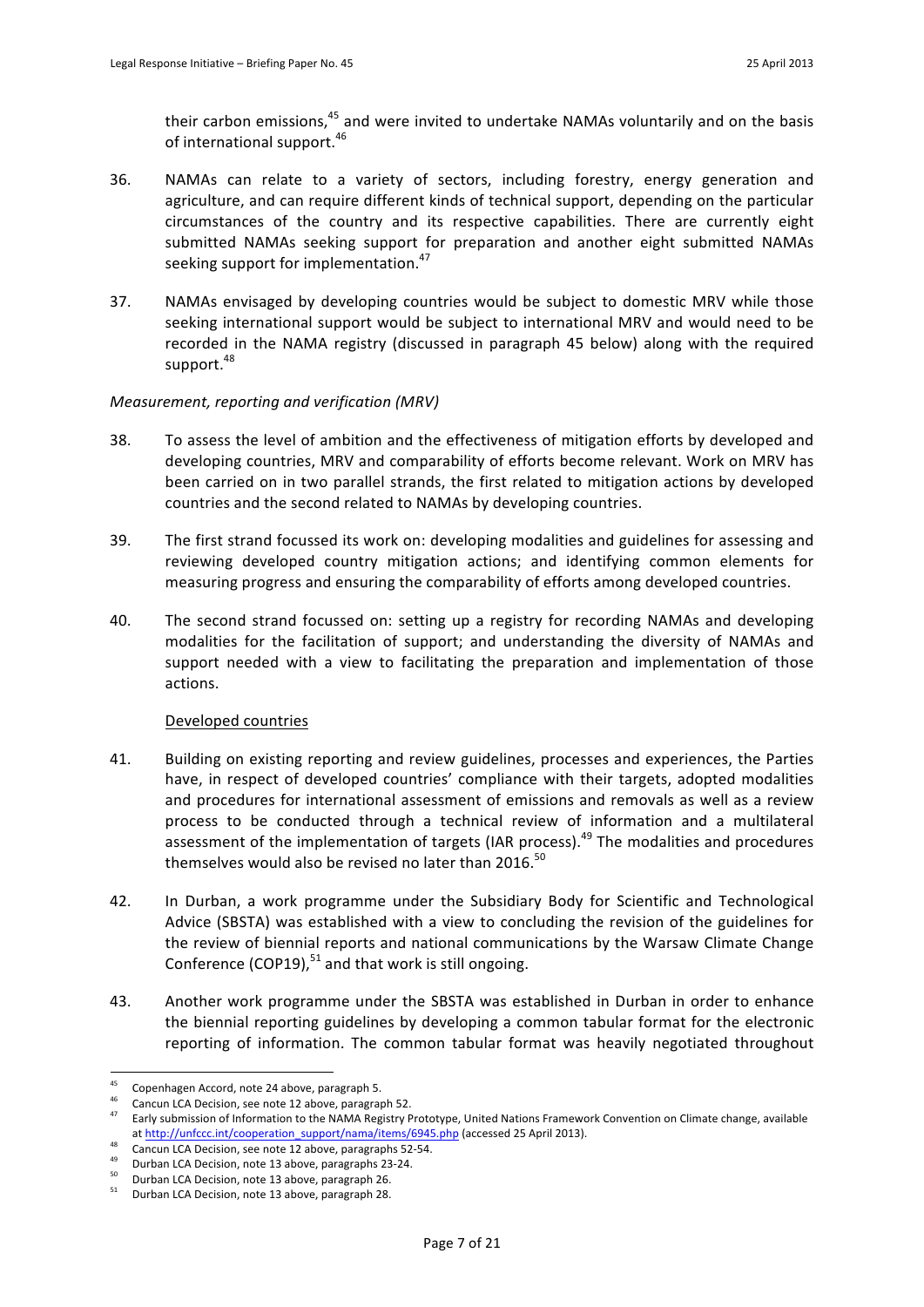2012 and eventually adopted as a COP decision in Doha.<sup>52</sup>

44. Progress on clarifying developed countries mitigation targets was less concrete. From COP16 to COP18, the AWG-LCA worked to clarify the targets put forward by developed countries to understand the assumptions and conditions related to the individual targets through insession workshops; $53$  and in Doha a two-year work programme under the SBSTA was established to continue this process in order to identify common elements for measuring progress and ensuring comparability of efforts.<sup>54</sup>

#### Developing countries

- 45. In Cancun, the COP decided to set up a registry to record NAMAs seeking international support<sup>55</sup> and agreed to develop modalities for the facilitation of support through that registry.<sup>56</sup> Two years later, at COP18, the Subsidiary Body for Implementation (SBI) presented a prototype of the registry for consideration, which the COP acknowledged.<sup>57</sup>
- 46. Similarly, COP17 acknowledged the general guidelines developed under the SBSTA for domestic measurement, reporting and verification of domestically supported NAMAs.<sup>58</sup> Mitigation actions will be measured, reported and verified domestically with internationally supported mitigation actions also subject to international measurement, reporting and verification.59
- 47. Also in Durban, modalities and guidelines for international consultation and analysis (ICA) of developing country NAMAs were adopted in order to increase the transparency of such NAMAs and their effects, $60$  as were guidelines for the preparation of biennial update reports by non-Annex I Parties<sup>61</sup> which should be reviewed and revised as appropriate going forward.<sup>62</sup> Reflecting the principle of CDBRRC, the ICA process for developing countries is less extensive and intrusive than the IAR process for developed countries.
- 48. As with the work on clarifying developed countries' targets, progress on understanding the diversity of NAMAs by developing countries was also limited. From COP16 to COP18, the Parties worked to further the understanding of the diversity of NAMAs, underlying assumptions and any support needed for their implementation.<sup>63</sup> In Doha, a two-year workprogramme under the SBI was established to continue that work with a view to facilitating the preparation and implementation of those actions. $64$
- 49. With key aspects of MRV issues still outstanding, the COP has in effect moved the work on these issues to a different forum for (at least) two more years.

#### *Reducing emissions from deforestation and forest degradation (REDD)*

50. In Cancun, developing countries were encouraged to contribute to mitigation actions in the forest sector by reducing emissions from deforestation and forest degradation, sustainable

 $52$ FCCC/CP/2012/8/Add.3, Decision 19/CP.18.

 $\frac{53}{54}$  Durban LCA Decision, note 13 above, paragraphs 5 and 10.

<sup>&</sup>lt;sup>54</sup> Doha LCA Decision, note 2 above, paragraphs 8-9.<br><sup>55</sup> Cancun LCA Decision, note 12 above, paragraph 53; Durban LCA Decision, note 13 above, paragraph 45.

 $55$  Cancun LCA Decision, note 12 above, paragraphs 57 and 66.

<sup>&</sup>lt;sup>57</sup> Doha LCA Decision, note 2 above, sixth preambular paragraph to paragraph 14; FCCC/CP/2012/8/Add.2, Decision 16/CP.18.

<sup>&</sup>lt;sup>58</sup> Durban LCA Decision, note 13 above, paragraph 37.<br>
Cancun LCA Decision, note 12 above, paragraphs 61-62.

 $^{60}$  Durban LCA Decision, note 13 above, paragraph 56.

<sup>&</sup>lt;sup>61</sup> Durban LCA Decision, note 13 above, paragraph 39. **Durban LCA Decision, note 13** above, paragraph 42.

Durban LCA Decision, note 13 above, paragraph 33.

Doha LCA Decision, note 2 above, paragraphs 19-20.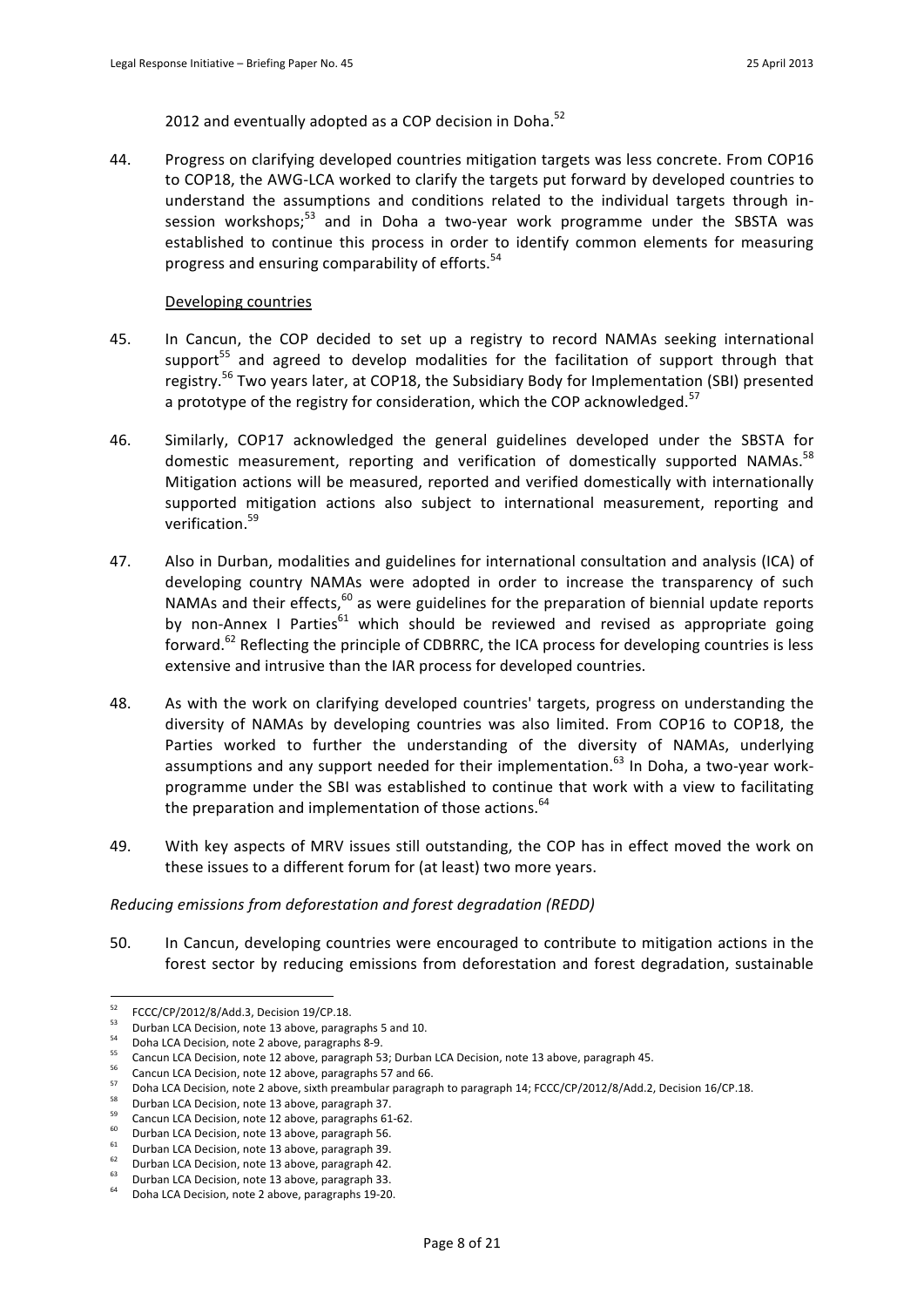management of forests, and conservation and enhancement of forest carbon stocks (REDD mitigation activities).<sup>65</sup>

- 51. The SBSTA developed a work programme on policy approaches and positive incentives for these activities<sup>66</sup> and decided that these activities should be implemented in phases. beginning with the development of national strategies or action plans, policies and measures, and capacity-building, followed by implementation of national policies and measures and national strategies or action plans, and evolving into results-based actions that should be fully measured, reported and verified.<sup>67</sup>
- 52. The last phase is particularly significant as results-based finance was made notionally contingent on REDD mitigation activities being fully measured, reported and verified.<sup>68</sup>
- 53. While the operating entities of the financial mechanism of the Convention were encouraged to provide results-based finance, it was agreed that new, additional and predictable resultsbased finance may come from a wide variety of sources.<sup>69</sup>
- 54. In this regard the AWG-LCA began exploring financing options for the full implementation of results-based actions in the forest sector,<sup>70</sup> and in Doha, the COP itself undertook a one-year work programme to progress that work.<sup>71</sup> The aim of the work programme is to contribute to ongoing efforts to scale up and improve the effectiveness of result-based finance while considering a variety of options for doing so, including means to transfer payments for results-based actions as well as ways to improve the coordination of results-based finance and ways to incentivise non-carbon benefits.<sup>72</sup>
- 55. Important steps have therefore been taken on REDD issues, including in relation to safeguards<sup>73</sup> and on results-based finance, yet key issues for the operationalisation of a REDD mechanism are still being worked on. These include the provision of financial and technical support for developing countries in the forestry sector, consideration of how non-marketbased approaches could be developed to support the implementation of REDD mitigation activities, and initiating work on methodological issues related to non-carbon benefits resulting from these activities.<sup>74</sup>

### *Various!approaches*

- 56. In order to enhance the cost-effectiveness of, and to promote, mitigation actions, COP16 decided to consider the establishment of one or more market-based mechanisms, and one or more non-market-based mechanisms, with the AWG-LCA working to elaborate these mechanisms.<sup>75</sup>
- 57. One year later, in Durban, a new market-based mechanism was defined, operating under the guidance and authority of the COP, with the AWG-LCA conducting a work programme to elaborate modalities and procedures for the mechanism,<sup>76</sup> and another work programme to

<sup>65</sup> <sup>65</sup> Cancun LCA Decision, note 12 above, paragraph 70.

<sup>&</sup>lt;sup>66</sup> Cancun LCA Decision, note 12 above, paragraph 75. **67** Cancun LCA Decision, note 12 above, paragraph 73.

 $^{68}$  Durban LCA Decision, note 13 above, paragraph 64.

<sup>&</sup>lt;sup>69</sup> Durban LCA Decision, note 13 above, paragraphs 65 and 68.

 $\frac{70}{71}$  Cancun LCA Decision, note 12 above, paragraph 77.<br>The Doha LCA Decision, note 2 above, paragraphs 25 and 33.

 $^{22}$  Doha LCA Decision, note 2 above, paragraphs 28-29, 34 and 40.

<sup>&</sup>lt;sup>73</sup> Cancun LCA Decision, note 12 above, paragraph 70 and Appendix I. 74 Doha LCA Decision, note 2 above, paragraphs 34 and 39-40.

Cancun LCA Decision, note 12 above, paragraphs 80-81 and 84-85.

Durban LCA Decision, note 13 above, paragraphs 83-84.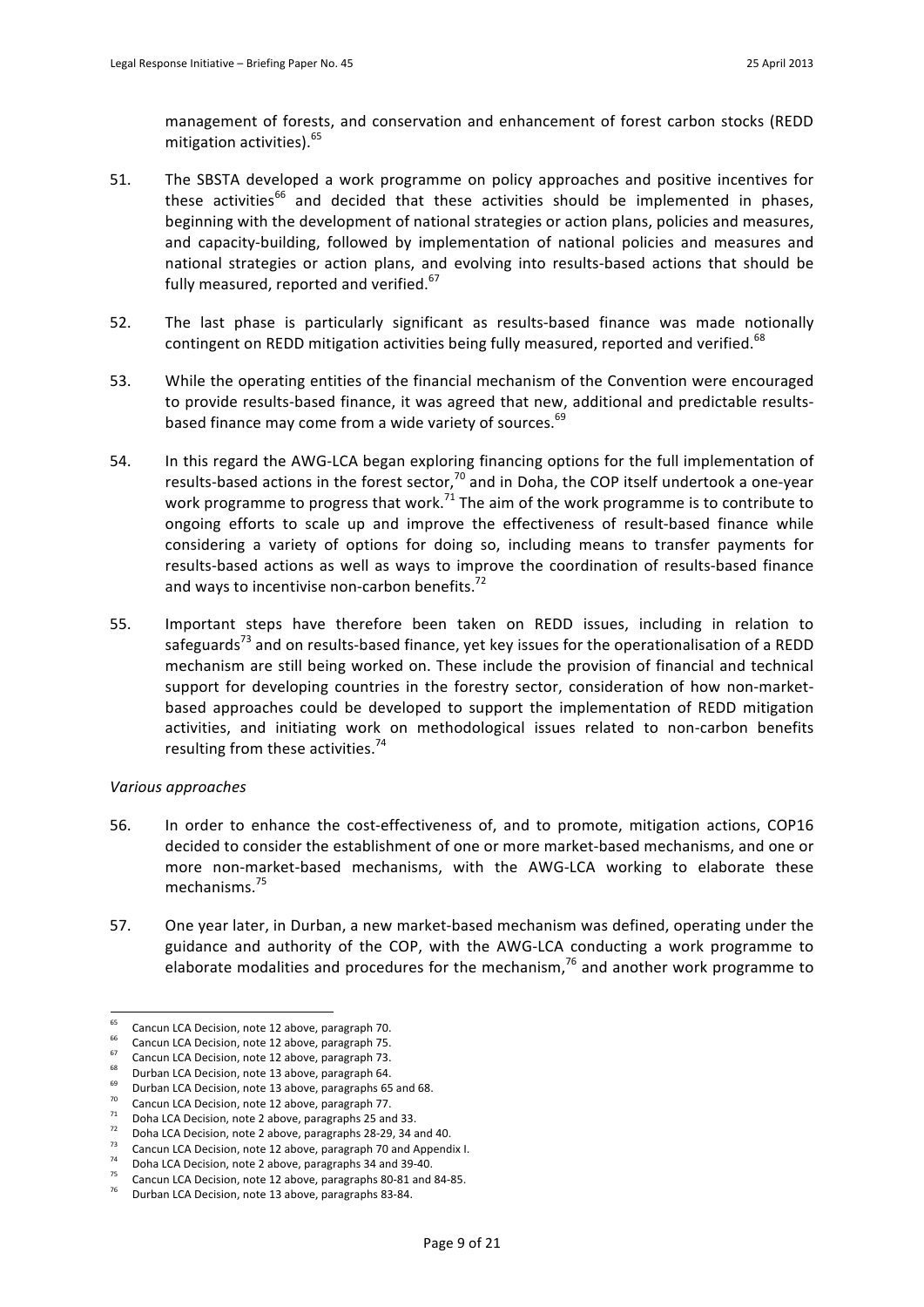consider a framework for various approaches generally.<sup>77</sup>

- 58. However, at the close of the AWG-LCA negotiating track, progress under these work programmes has been minimal. The Parties, therefore, decided to continue the AWG-LCA's work on these issues under the SBSTA during 2013. In this regard, the SBSTA will conduct three one-year work programmes, each focussing on one of the following tasks:
	- (a) elaborating a framework on various approaches (to be developed under the authority of the COP); $^{78}$
	- (b) elaborating non-market-based approaches in that context; $^{79}$  and
	- (c) elaborating modalities and procedures for the new market-based mechanism (established in Durban).<sup>80</sup>
- 59. Each work programme will present a resolution for adoption at COP19 in Warsaw.<sup>81</sup>
- 60. The first work programme will continue to address the basic elements of the framework on various approaches, from its purpose to the scope of approaches to be included to its future institutional arrangements and builds on the work of the AWG-LCA in 2012. Since the second work programme aims to elaborate non-market-based approaches it can be implied that the scope of approaches to be included in the framework (potentially) also includes marketbased approaches.
- 61. The third work programme will continue elaborating modalities and procedures for the new market-based mechanism defined at COP17 $^{82}$  with guidance on possible elements of the mechanism for consideration by the work programme, including: standards that deliver real, permanent, additional, and verified mitigation outcomes; means to stimulate mitigation across broad segments of the economy; criteria for the establishment, approval and periodic adjustment of ambitious reference levels; the facilitation of the effective participation of both private and public entities; and the facilitation of the prompt start of the mechanism.<sup>83</sup>
- 62. As with the need for further work on the REDD mechanism discussed earlier in this paper, there is ongoing work related to the various approaches stream of negotiations which encompasses key substantive issues. This suggests that work on this topic has not been completed (and is merely continuing).

### *Response!measures*

- 63. Over the past three years, the COP has reaffirmed that Parties should cooperate to promote a supportive and open international economic system that would lead to sustainable economic growth and development for all Parties, in particular developing countries, and that measures taken to combat climate change, including unilateral ones, should not constitute a means of arbitrary or unjustifiable discrimination or a disguised restriction on international trade.<sup>84</sup>
- 64. It has also recognised that social and economic development and poverty eradication are the

 $\overline{77}$  $\frac{78}{28}$  Durban LCA Decision, note 13 above, paragraph 80.

<sup>&</sup>lt;sup>78</sup> Doha LCA Decision, note 2 above, paragraphs 44-45.<br><sup>79</sup> Doha LCA Decision, note 2 above, paragraph 47.

<sup>80</sup> Doha LCA Decision, note 2 above, paragraph 50.

<sup>81</sup> Doha LCA Decision, note 2 above, paragraphs 44, 47 and 50.<br>Baza Durban LCA Decision, note 13 above, paragraph 83.

Doha LCA Decision, note 2 above, paragraph 51.

Cancun LCA Decision, note 12 above, paragraph 90; Doha LCA Decision, note 2 above, third preambular paragraph to paragraph 54.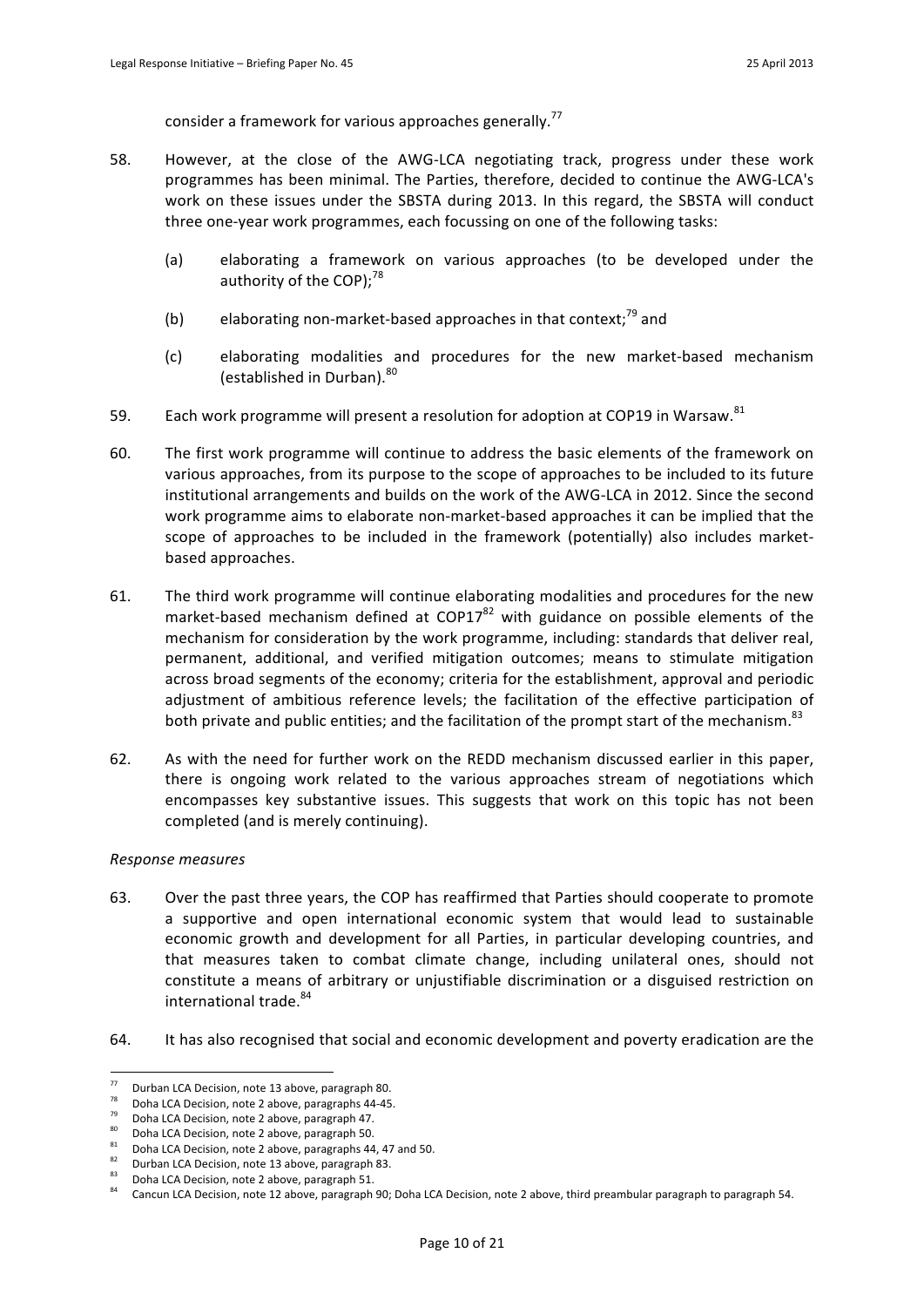first and overriding priorities of developing countries<sup>85</sup> and reaffirmed the importance of avoiding or minimising the negative impacts of response measures on social and economic sectors.<sup>86</sup> In particular, the COP urged developed countries to strive to implement policies and measures to respond to climate change in such a way as to avoid negative social and economic consequences for developing countries and to assist them with a view to building up the resilience of societies and economies negatively affected by response measures.<sup>87</sup>

65. To improve the understanding of the impact of the implementation of response measures, a work programme under the subsidiary bodies was adopted in Durban,<sup>88</sup> and a forum was established to implement the work programme and provide a platform allowing Parties to share information, experiences, case studies, best practices and views.<sup>89</sup> In Doha, Parties were invited to continue to participate in the forum.<sup>90</sup>

### *Outstanding!substantive!issues*

- 66. Under the mitigation head of the Bali Action Plan, there is still a significant amount of work that is continuing beyond the closure of the AWG-LCA on a number of substantive issues.
- 67. The work on clarifying the assumptions and conditions of developed countries' quantified economy-wide mitigation targets and on understanding the diversity of developing countries' NAMAs and support needed to implement them is ongoing in work programmes established under the SBSTA and the SBI respectively.
- 68. Similarly, the forum on response measures will continue its work to implement the work programme on understanding the impact of the implementation of response measures, and work programmes are continuing the work on scaling up and improving the effectiveness of results-based finance for REDD mitigation activities, and on elaborating a framework on various approaches, elaborating non-market-based approaches, and elaborating modalities and procedures for the new market-based mechanism established in Durban.

### **Adaptation**

- 69. Although the climate change regime was overwhelmingly focused on mitigation action at the outset of the negotiations, the profile of adaptation issues has increased significantly in recent years. This is primarily due to the recognition of serious challenges faced by the most vulnerable countries.
- 70. The COP affirmed in Cancun that adaptation must be addressed with the same priority as mitigation, $91$  and reaffirmed this in Doha<sup>92</sup> while also requesting the Board of the Green Climate Fund (GCF) to balance the allocation of the resources of the GCF between adaptation and mitigation activities.<sup>93</sup> It is not clear whether balancing implies a 50/50 split or some other weighted balance based on other factors. Although mitigation and adaptation are to be addressed 'with the same priority', that alone does not clarify this point.

<sup>85</sup> <sup>85</sup> Durban LCA Decision, note 13 above, paragraph 87.

Cancun LCA Decision, note 12 above, fourth preambular paragraph to paragraph 88; Doha LCA Decision, note 2 above, fourth preambular paragraph to paragraph 54.

<sup>87</sup> Cancun LCA Decision, note 12 above, paragraphs 88-89.<br>88 FCCC/CP/2011/9/Add.1, Decision 8/CP.17, paragraph 1.

<sup>&</sup>lt;sup>89</sup> Decision 8/CP.17, note 88 above, paragraph 3; Cancun LCA Decision, note 12 above, paragraph 93.

<sup>90</sup> Doha LCA Decision, note 2 above, paragraph 54.<br>
Cancun LCA Decision, note 12 above, paragraph 2(b).

<sup>92</sup> Doha LCA Decision, note 2 above, fourth preambular paragraph to paragraph 55.

Doha LCA Decision, note 2 above, paragraph 64.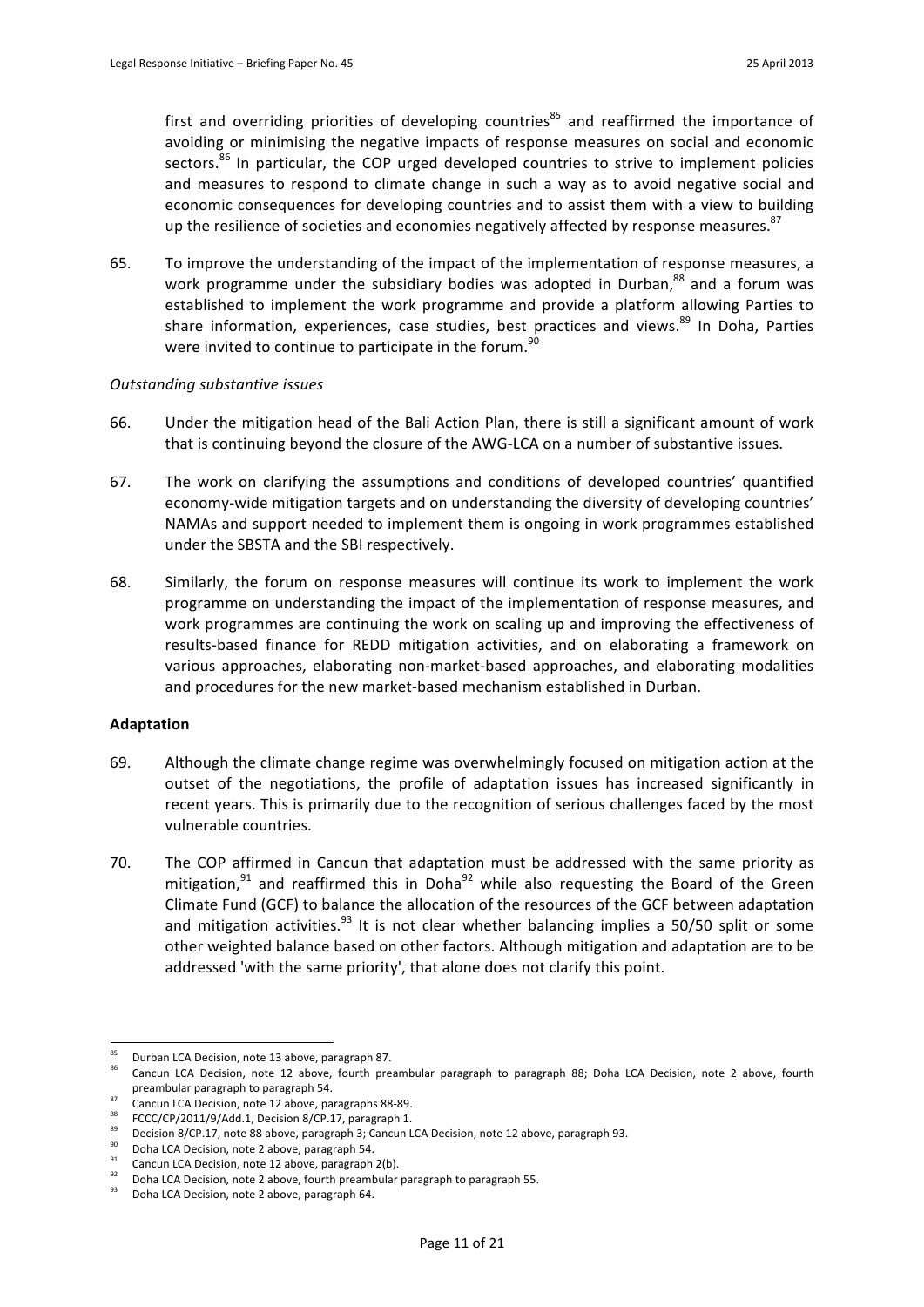- 71. The adaptation mandate<sup>94</sup> under the Bali Action Plan included the consideration of:
	- (a) support of urgent implementation of adaptation actions;
	- (b) risk management and risk reduction strategies;
	- (c) disaster reduction strategies and means to address loss and damage associated with climate change impacts in developing countries;
	- (d) economic diversification; and
	- (e) ways to strengthen the role of the Convention to support adaptation.
- 72. The first major steps to raise the profile of the adaptation agenda were taken in Cancun. This culminated in the establishment of:
	- (a) the Cancun Adaptation Framework with the objective of enhancing action on adaptation;<sup>95</sup>
	- (b) the Adaptation Committee to promote the implementation of enhanced action on adaptation in a coherent manner under the Convention;<sup>96</sup>
	- (c) a process to enable least developed countries to formulate and implement national adaptation plans;<sup>97</sup> and
	- (d) the work programme on approaches to address loss and damage associated with climate change impacts in developing countries that are particularly vulnerable to the adverse effects of climate change.<sup>98</sup>

### *Cancun!Adaptation!Framework!and!the!Adaptation!Committee*

- 73. Under the Cancun Adaptation Framework, the COP invited all Parties to undertake planning, prioritising and implementing of adaptation actions; impact, vulnerability and adaptation assessments; strengthening institutional capacities; and enhancing climate change related disaster risk reduction strategies among other actions.<sup>99</sup>
- 74. The Adaptation Committee is the overall advisory body to the COP on adaptation<sup>100</sup> and operates under the authority of, and is accountable to, the COP which decides on its policies. 101
- 75. At COP17 the Parties affirmed the Adaptation Committee's place at the head of adaptation action,<sup>102</sup> elaborated modalities it would use in exercising its functions,<sup>103</sup> and set out a number of decisions to operationalise the Adaptation Committee.<sup>104</sup>
- 76. A three-year workplan for the Adaptation Committee was approved at COP18,<sup>105</sup> although, as

<sup>94</sup> <sup>94</sup> Bali Action Plan, note 6 above, paragraphs  $1(c)(i)-(v)$ .

<sup>95</sup> Cancun LCA Decision, note 12 above, paragraph 13. 96 Cancun LCA Decision, note 12 above, paragraph 20.

Cancun LCA Decision, note 12 above, paragraph 15.

<sup>&</sup>lt;sup>98</sup> Cancun LCA Decision, note 12 above, paragraph 26.

 $\frac{99}{100}$  Cancun LCA Decision, note 12 above, paragraph 14. Durban LCA Decision, note 13 above, paragraph 92.

<sup>101</sup> Durban LCA Decision, note 13 above, paragraph 95.

<sup>102</sup> Durban LCA Decision, note 13 above, paragraph 92..<br>103 Durban LCA Decision, note 13 above, paragraph 94.

<sup>&</sup>lt;sup>104</sup> Durban LCA Decision, note 13 above, paragraphs 99-116. Doha LCA Decision, note 2 above, sixth preambular paragraph to paragraph 55.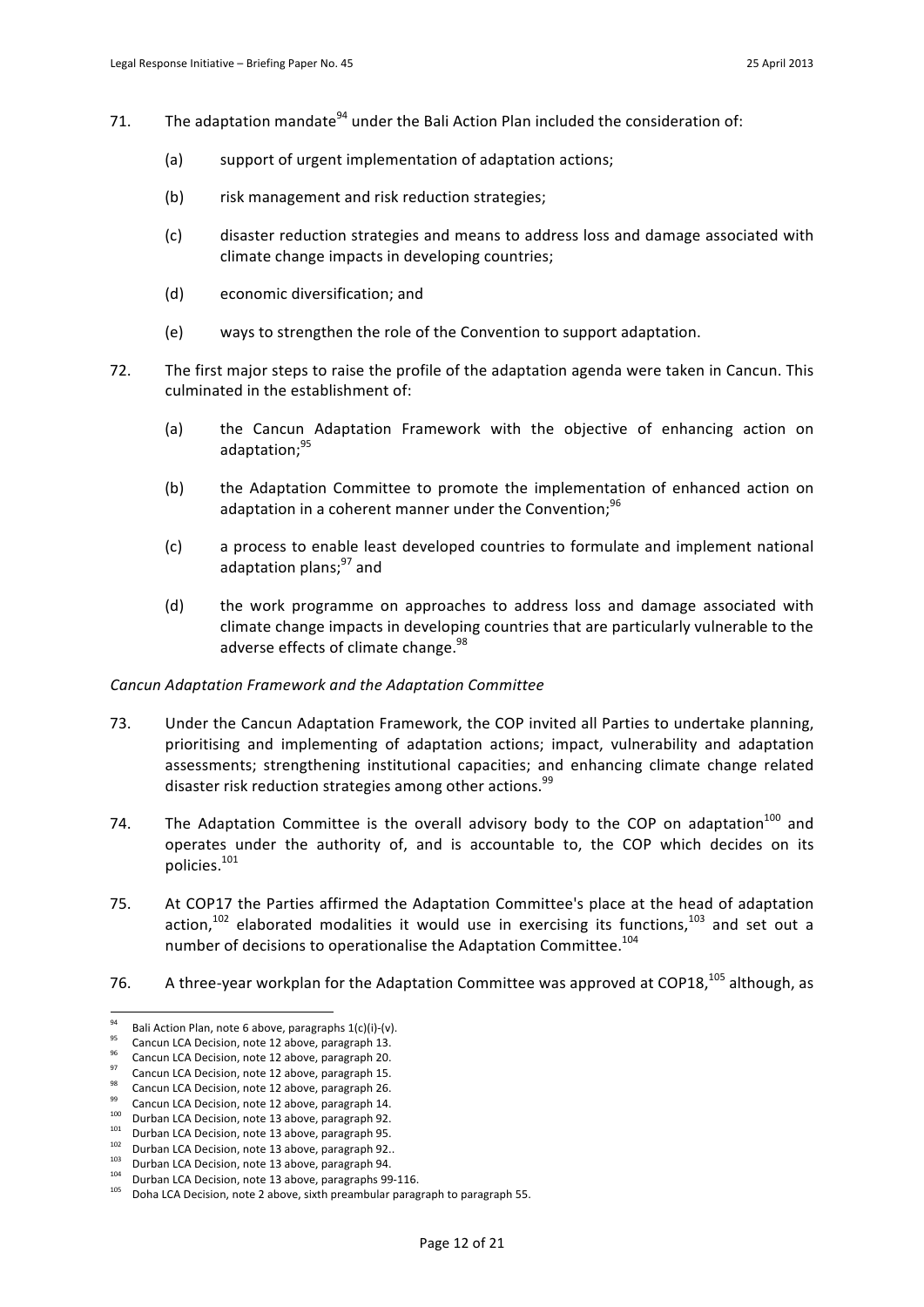requested by the COP in Durban, it had already begun to initiate in its first year some of the activities indicated in Annex V (Indicative list of activities for the Adaptation Committee) of the Durban LCA Decision.<sup>106</sup>

77. The COP also requested the Adaptation Committee to consider the establishment of an annual adaptation forum to maintain a high profile for adaptation and to raise awareness and ambition with regard to adaptation actions.<sup>107</sup> The forum would be held in conjunction with the sessions of the COP.<sup>108</sup>

## *National!Adaptation!Plans*

- 78. In Cancun, a process was established to enable least developed countries to formulate and implement national adaptation plans (NAPs) as a means of identifying medium- and longterm adaptation needs and developing and implementing strategies and programmes to address those needs in the context of sustainable development planning.<sup>109</sup>
- 79. The objective of the NAP process is to reduce vulnerability to the impacts of climate change, by building adaptive capacity and resilience, and to facilitate the integration of climate change adaptation into relevant new and existing policies, programmes and activities within all relevant sectors and at different levels.<sup>110</sup>
- 80. The SBI elaborated guidelines and modalities for this process which were adopted in Durban, $111$  and developed countries were requested to provide long-term, scaled-up, predictable, new and additional finance, technology and capacity-building to implement developing country adaptation plans, and programmes and projects at various levels, in and across different economic and social sectors and ecosystems.<sup>112</sup> Parties were also invited to establish and strengthen regional centres and networks in developing countries in particular and to facilitate and enhance national and regional adaptation plans.<sup>113</sup>
- 81. The Global Environment Facility (GEF) was requested to provide funding from the Least Developed Countries Fund to meet the agreed full cost of activities to enable the preparation of, and to provide support for, the NAP process, as well as encourage a flexible approach that enables the least developed countries to access funding in response to national needs and circumstances.<sup>114</sup>
- 82. For interested developing countries that are not least developed countries, the Adaptation Committee was encouraged to continue its work in developing the relevant modalities for supporting them to plan, prioritise and implement their national adaptation planning measures.<sup>115</sup> Similarly, the GEF was requested to enable activities for the preparation of the NAP process for these interested developing countries.<sup>116</sup>

# Loss and damage

83. The issue of loss and damage has a long history in the UNFCCC process. It was first raised in the negotiations leading up to the adoption of the Convention and has been raised by various

<sup>106</sup> <sup>106</sup> Durban LCA Decision, note 13 above, paragraphs 97-98.<br><sup>107</sup> Doha LCA Decision, note 2 above, paragraph 57.

 $108$  Doha LCA Decision, note 2 above, paragraph 57.

<sup>&</sup>lt;sup>109</sup> Cancun LCA Decision, note 12 above, paragraphs 15-16; FCCC/CP/2012/8/Add.2, Decision 12/CP.18, fourth preambular paragraph.<br><sup>110</sup> FCCC/CP/2011/9/Add.1, Decision 5/CP.17.

<sup>111</sup>  $\frac{1}{2}$  FCCC/CP/2011/9/Add.1, note 12 above, paragraph 17; Decision 5/CP.17, note 110 above.

Cancun LCA Decision, note 12 above, paragraph 18.

<sup>113</sup> Cancun LCA Decision, note 12 above, paragraph 30.<br>
114 Decision 12/CP.18, note 109 above, paragraph 4.

 $115$  Decision 12/CP.18, note 109 above, seventh preambular paragraph.

 $116$  Decision 12/CP.18, note 109 above, paragraph 1.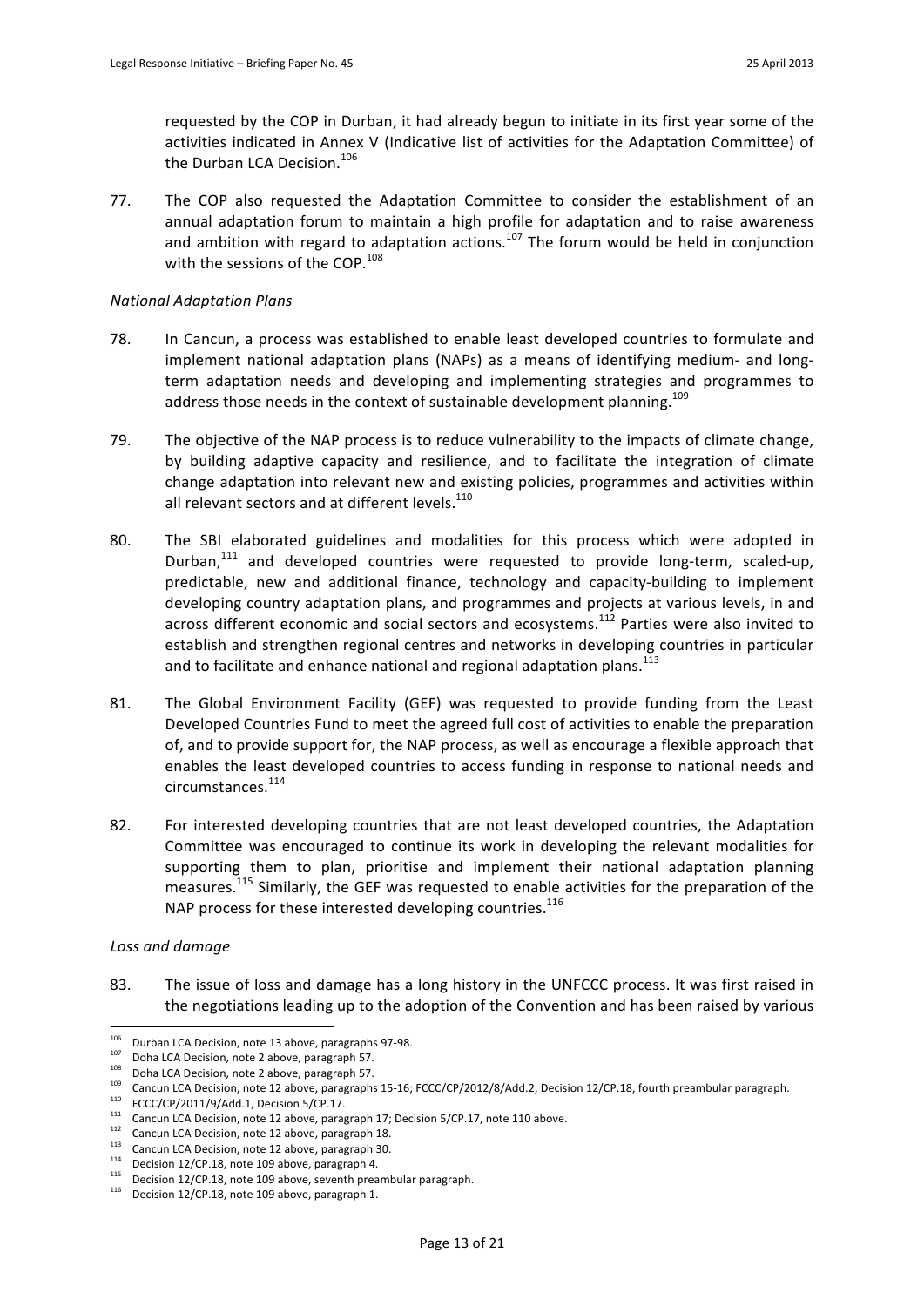Parties in submissions over the course of the past 20 years. However, in Cancun, the Parties for the first time established a two-year work programme in order to consider approaches to loss and damage associated with climate change impacts in developing countries that are particularly vulnerable to the adverse effects of climate change.<sup>117</sup>

- 84. At the end of the two years (i.e. at Doha), Parties were unable to agree on the outcome of the work programme, with many Parties believing further work was required. In the end, the COP noted the role of the Convention in addressing loss and damage, the further work that was needed to advance the understanding of, and expertise on, loss and damage, mandated the secretariat to produce a number of technical papers (including on gaps in existing institutional arrangements to address loss and damage and on non-economic losses) and decided to establish, at COP19 in Warsaw, "institutional arrangements, such as an international mechanism, including functions and modalities...to address loss and *damage*". 118
- 85. Although the establishment of institutional arrangements for loss and damage has been postponed until COP19, if such arrangements are established in a centralised manner (e.g. through a dedicated international mechanism rather than fragmented between the various existing Convention bodies), this will provide a permanent forum for issues related to loss and damage to be discussed, including potentially in relation to compensation for damages and loss of territory caused by climate change as well as the related human rights implications.

# **Outstanding substantive issues**

- 86. While the Doha LCA Decision contains few substantive decisions on adaptation and merely decides that the work of enhancing action on adaptation should continue under the COP, its subsidiary bodies and other bodies under the Convention, $^{119}$  the Agreed Outcome as a whole has achieved significant progress in raising the profile of adaptation and enhancing adaptation action overall, with the establishment of the Cancun Adaptation Framework and the operationalisation of the Adaptation Committee.
- 87. However, the decision to establish, in one year's time, institutional arrangements to address the issue of loss and damage, means that the mandate of the Bali Action Plan with respect to adaptation cannot strictly be said to have been completed. In addition, there has not been much progress on finance for enhanced adaptation action and this will need to be addressed in the ongoing finance negotiations.

# **Technology development and transfer**

- 88. Negotiations around technology development and transfer have been some of the more politically sensitive because of the direct and indirect linkages to financing under the UNFCCC and the implications regarding intellectual property rights of private stakeholders in developed countries.
- 89. Recognising the obvious linkages between technology transfer and financing the COP took decisions at COP18 to elaborate on those linkages in anticipation of fully operationalised technology and financial mechanisms that would work in a coherent and effective way.

<sup>117</sup> Cancun LCA Decision, note 12 above, paragraph 25.

<sup>&</sup>lt;sup>118</sup> FCCC/CP/2012/8/Add.1, Decision 3/CP.18, paragraph 9.

Doha LCA Decision, note 2 above, paragraph 55.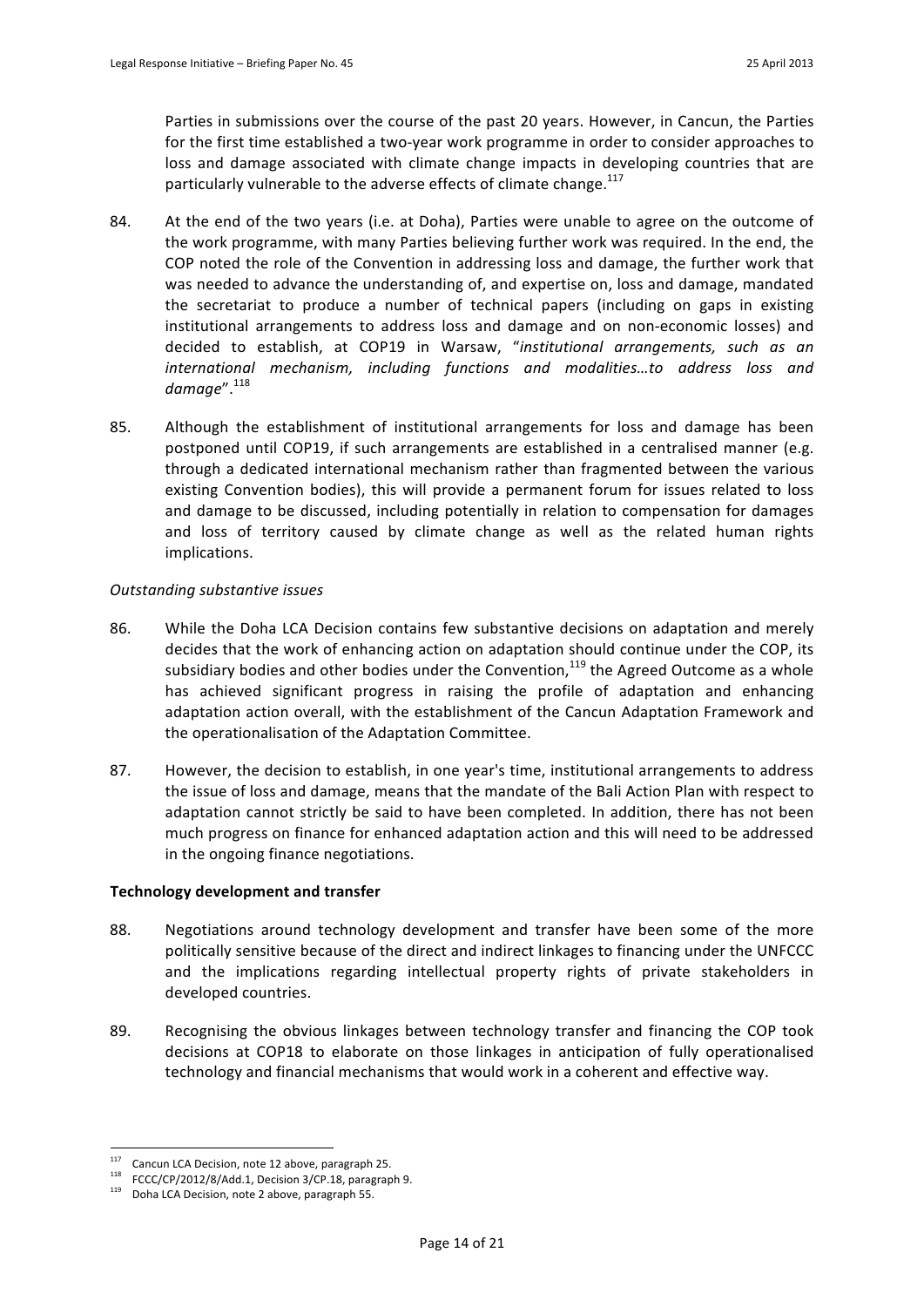- 90. The technology mandate<sup>120</sup> under the Bali Action Plan contemplated consideration of:
	- (a) effective mechanisms and enhanced means for the removal of obstacles to, and provision of financial and other incentives for, scaling up of the development and transfer of technology to developing countries:
	- (b) ways to accelerate deployment, diffusion and transfer of affordable environmentally sound technologies;
	- (c) cooperation on research and development of current, new and innovative technology; and
	- (d) the effectiveness of mechanisms and tools for technology cooperation.

### *Technology!Mechanism*

- 91. In order to fulfil the Bali Action Plan's mandate, the COP in Cancun decided to establish a Technology Mechanism under the guidance of, and accountable to, the COP.<sup>121</sup> It consists of:
	- (a) a Technology Executive Committee (TEC) which will, amongst other things, provide an overview of technological needs and analysis of policy and technical issues, consider and recommend actions to promote technology transfer and development, recommend guidance on policies and programme priorities; $122$  and
	- (b) a Climate and Technology Centre and Network (CTCN, hosted by UNEP)<sup>123</sup>, whose mission is to stimulate technology cooperation and to enhance the development and transfer of technologies and to assist developing country Parties at their request, consistent with their respective capabilities and national circumstances and priorities.<sup>124</sup>
- 92. Modalities and procedures for the TEC were adopted in Durban<sup>125</sup> and arrangements to make the CTCN fully operational were adopted in Doha. 126
- 93. To build on this progress the COP in Doha agreed to initiate elaboration and consideration of the relationship between the TEC and the CTCN at COP19, taking into account the recommendations of the TEC on its linkage modalities and the modalities and procedures of the CTCN.<sup>127</sup>
- 94. The COP also agreed to further elaborate, at COP20 in 2014, the linkages between the Technology Mechanism and the financial mechanism of the Convention, taking into consideration the recommendations of the Board of the Green Climate Fund and the TEC.<sup>128</sup>
- 95. In addition to the work continuing under the COP, the bodies comprising the Technology Mechanism are to progress their own work towards becoming fully operational and integrated as soon as possible. In that respect, the TEC is to initiate the exploration of issues

 $\overline{a}$ 

 $120$  Bali Action Plan, note 6 above, paragraph 1(d).

<sup>121</sup> Cancun LCA Decision, note 12 above, paragraph 117.

<sup>122</sup> Cancun LCA Decision, note 12 above, paragraphs 117(a) and 121.<br>1<sup>23</sup> FCCC/CP/2012/8/Add.2, Decision 14/CP.18, paragraph 2.<br>1<sup>24</sup>

Cancun LCA Decision, note 12 above, paragraphs 117(b) and 123.

<sup>125</sup> FCCC/CP/2011/9/Add.1, Decision 4/CP.17.<br>
126 Decision 14/CP.18, note 123 above.

 $127$  Doha LCA Decision, note 2 above, paragraph 59.

<sup>128</sup> Doha LCA Decision, note 2 above, paragraph 62.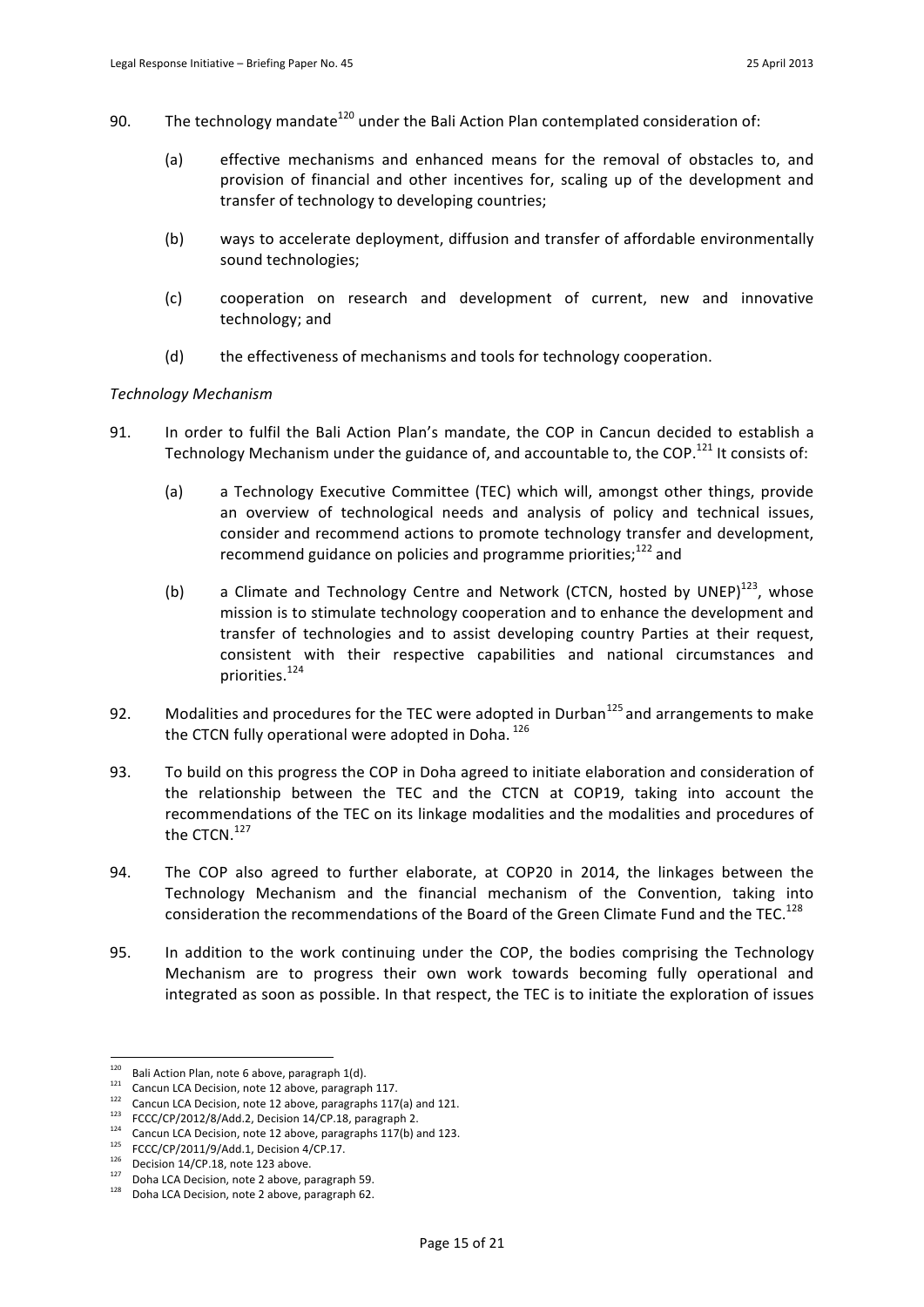relating to enabling environments and barriers in elaborating its future workplan.<sup>129</sup>

96. In addition, the Advisory Board of the CTCN is to take into account the activities of providing advice and support to developing countries in relation to conducting assessments of new and emerging technologies and elaborating the role of the CTCN in identifying currently available climate-friendly technologies for mitigation and adaptation.<sup>130</sup>

#### **Outstanding substantive issues**

- 97. Despite significant progress in establishing key institutions for the Technology Mechanism and adopting modalities and procedures for its operationalisation, a number of important linkages between the various Convention bodies still need to be agreed. The effectiveness of these linkages will be critical if the Technology Mechanism is to achieve its objective of "support[ing] action on mitigation and adaptation in order to achieve full implementation of *the!Convention*".131
- 98. In addition, the main practical challenge on the technology development and transfer issue remains reconciling the protection of intellectual property rights in developed countries with affordable access to technology by developing countries. This hurdle is inherently tied to the negotiations on financing because of the economic implications of diluting intellectual property rights and the issue is likely to arise again in the context of the ADP negotiations.

#### **Finance**

- 99. Finance is the cross-cutting issue in the climate change negotiations. As mentioned above, the economic implications of providing affordable access to technology for developing countries and of financing mitigation and adaptation related activities likely means that progress on most negotiation issues will be tied to reaching some form of agreement on midterm and long-term finance.
- 100. The finance mandate<sup>132</sup> of the Bali Action plan focussed on consideration of:
	- (a) improved access to adequate, predictable and sustainable financial resources and financial and technical support, and the provision of new and additional resources;
	- (b) positive incentives for developing countries for the enhanced implementation of national mitigation strategies and adaptation actions;
	- (c) innovative means of funding to assist developing countries;
	- $(d)$  means to incentivise the implementation of adaptation actions on the basis of sustainable development policies;
	- (e) mobilisation of public- and private-sector funding and investment; and
	- (f) financial and technical support for capacity-building in the assessment of the costs of adaptation in developing countries.

#### *Finance!ambition*

101. The COP in Cancun (and again in Doha) acknowledged the need to scale up climate finance in

<sup>&</sup>lt;sup>129</sup> Doha LCA Decision, note 2 above, paragraph 60.<br><sup>130</sup> Doha LCA Decision, note 2 above, paragraph 61.

<sup>130</sup> Doha LCA Decision, note 2 above, paragraph 61.<br>
131 Cancun LCA Decision, note 12 above, paragraph 113.<br>
132 Doli Artico Plan acto 6 change approach 1/2).

Bali Action Plan, note 6 above, paragraph 1(e).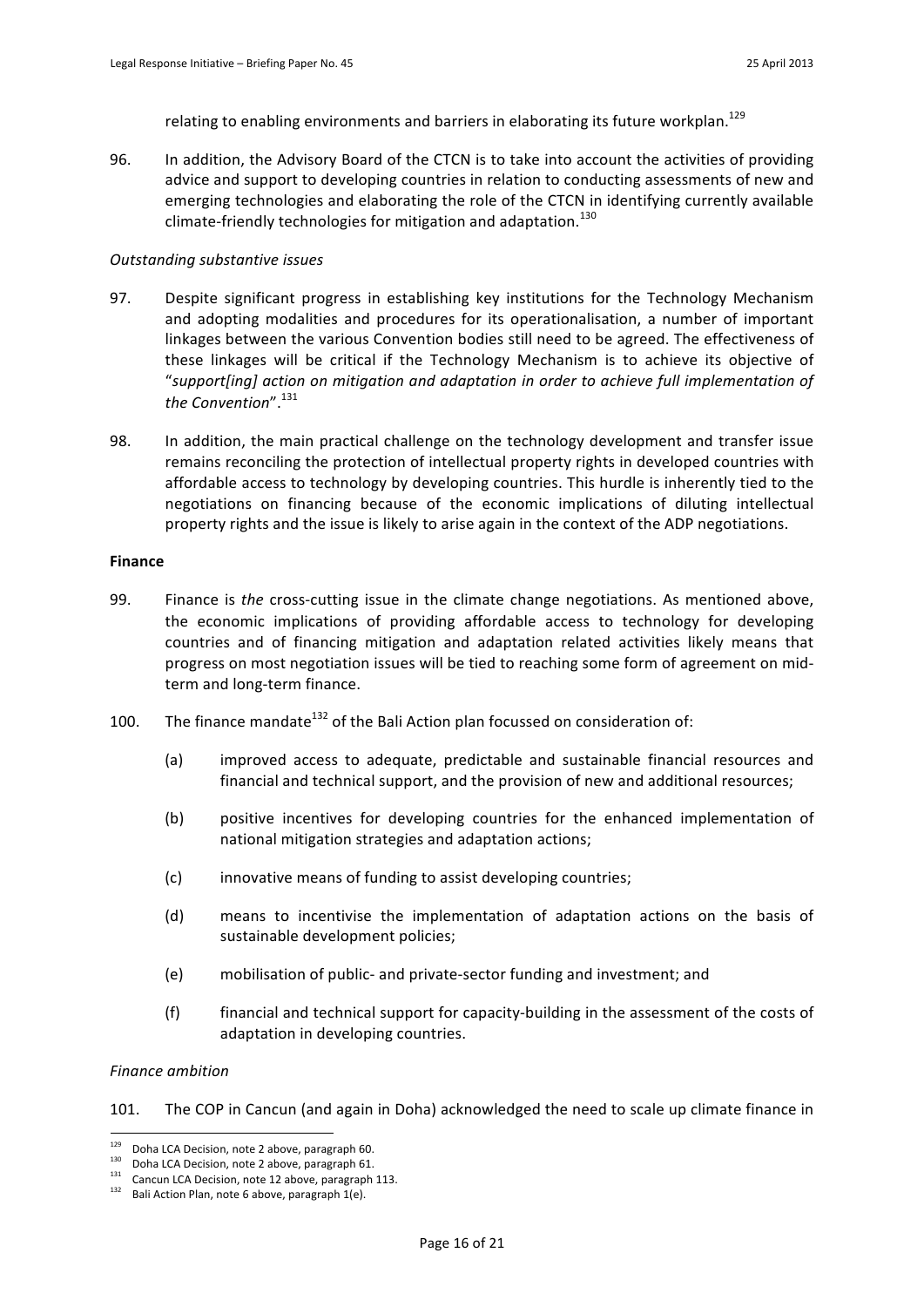order to provide new and additional, predictable and adequate funding to developing countries, $133$  and urged developed countries to do so from a variety of sources, including public, private, bilateral, multilateral, and alternative sources.<sup>134</sup>

- 102. In Cancun, based on the agreement reached by some of the Parties in the Copenhagen Accord a year earlier, the COP agreed to provide new and additional fast-start finance approaching USD 30 billion in the period from 2010-2012, with balanced allocation between mitigation and adaptation, with adaptation funding prioritised for the most vulnerable developing countries (such as the least developed countries, small island developing states and Africa).<sup>135</sup>
- 103. In addition, the COP in Cancun reaffirmed the developed countries' goal of mobilising jointly USD 100 billion per year by 2020 to address the needs of developing countries<sup>136</sup> and in Doha encouraged them to increase their efforts to provide resources at least to the average annual level of the fast-start finance period for 2013-2015 (approximately USD 10 billion per year).<sup>137</sup>
- 104. However, there are no substantive obligations or enforcement mechanisms to ensure developed countries in fact do any of the above.
- 105. Furthermore, on a practical level, even if fast-start finance levels are achieved for 2013-2015, Parties have made no progress on agreeing how annual climate finance flows will increase ten-fold to USD 100 billion per year in only five years (from 2015 to 2020).
- 106. Finally, developed countries that have not announced pledges for post-2012 climate finance are urged to do so 'when their financial circumstances permit'.<sup>138</sup> This qualification creates uncertainty with respect to future financing in general, arguably lowers the overall ambition of the long-term finance regime and undermines the legal obligations of Annex II Parties under Article 4, paragraph 3 of the Convention.

# Green Climate Fund (GCF)

- 107. The GCF was established by the Cancun LCA Decision as an operating entity of the financial mechanism of the Convention, with the Board of the GCF expected to balance the allocation of GCF resources between adaptation and mitigation activities.<sup>139</sup> The Parties agreed that the interim trustee for the GCF should be the World Bank, such appointment to be subject to review after the GCF has been operational for 3 years.<sup>140</sup>
- 108. The GCF's governing instrument was approved by the COP in Durban and the Board of the GCF was tasked with operationalising the fund in an expedited manner.<sup>141</sup> In Doha, the Parties selected Songdo, Incheon, Republic of Korea as the host of the GCF.<sup>142</sup>
- 109. The Board of the GCF is now working to implement its 2013 workplan with a view to operationalising the GCF as soon as possible.<sup>143</sup> However, the effectiveness and impact of a fully operationalised GCF will depend on it being replenished with adequate and predictable

 $\overline{a}$ 

<sup>&</sup>lt;sup>133</sup> Cancun LCA Decision, note 12 above, paragraphs 97 and 99; Doha LCA Decision, note 2 above, fourth preambular paragraph to paragraph 63.<br><sup>134</sup> Doha LCA Decision, note 2 above, paragraph 66.

 $135$  Cancun LCA Decision, note 12 above, paragraph 95. 136 Cancun LCA Decision, note 12 above, paragraph 98; Doha LCA Decision, note 2 above, fifth preambular paragraph to paragraph 63.

<sup>137</sup> Doha LCA Decision, note 2 above, paragraph 68.<br>138 Doha LCA Decision, note 2 above, paragraph 63.<br>139 Doha LCA Decision, note 2 a 42 ve, paragraph 63.

Cancun LCA Decision, note 12 above, paragraphs 100 and 102; Doha LCA Decision, note 2 above, paragraph 64.

<sup>140</sup> Cancun LCA Decision, note 12 above, paragraph 107.<br>141 FCCC/CP/2011/9/Add.1, Decision 3/CP.17.

 $142$  FCCC/CP/2012/8/Add.1, Decision 6/CP.18, paragraph 3.

<sup>143</sup> Doha LCA Decision, note 2 above, paragraph 72.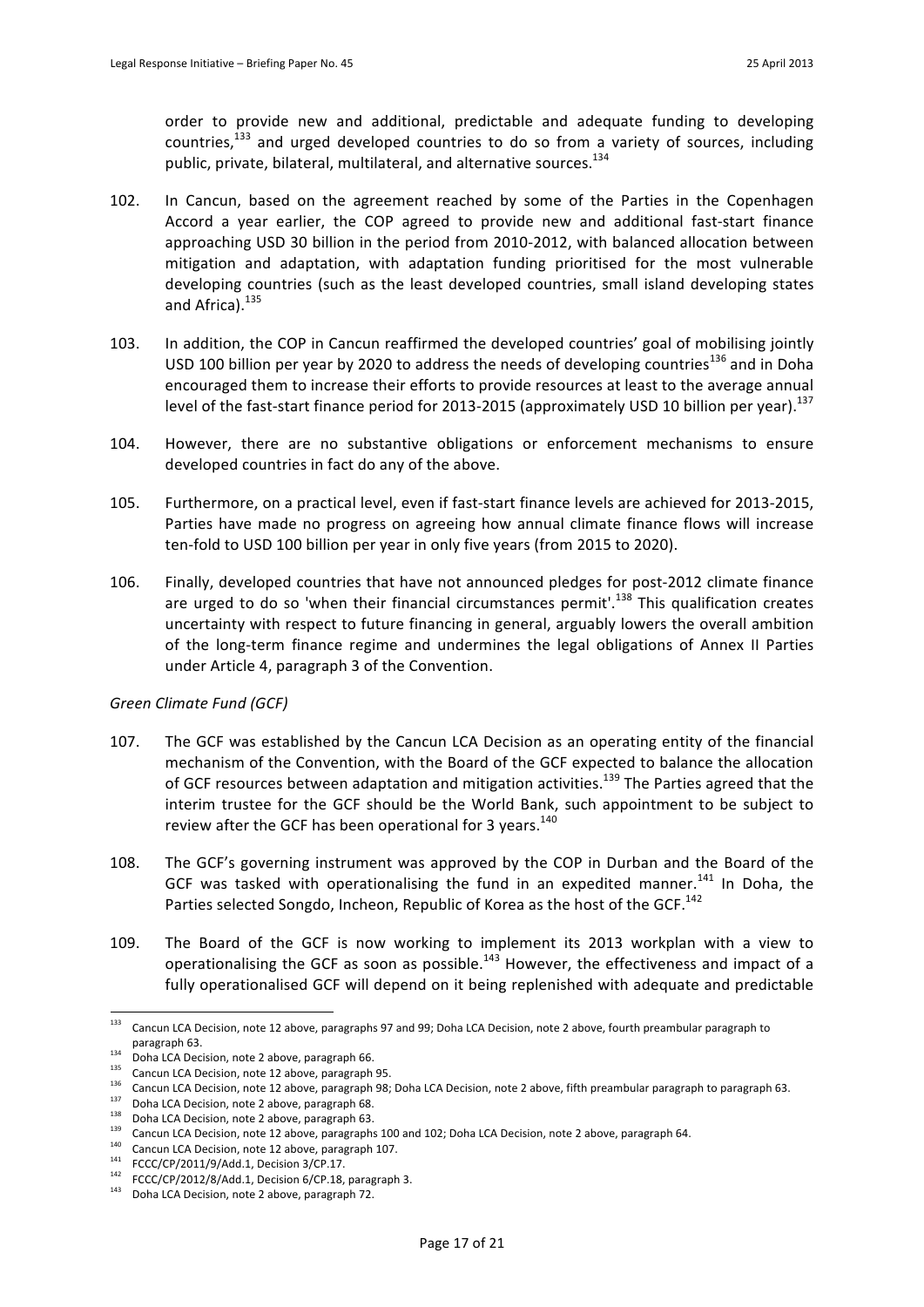funds, but there has been minimal progress in negotiations on long-term finance to-date.

### *Standing!Committee*

- 110. In Cancun, the COP established a Standing Committee to assist the COP in exercising its functions with respect to the financial mechanism of the Convention.<sup>144</sup> It reports and makes recommendations to the COP at each ordinary session of the COP on all aspects of its work.<sup>145</sup>
- 111. The Standing Committee developed a work programme based on the activities outlined in the Durban LCA Decision in order to improve coherence and coordination in the delivery of climate change financing, rationalisation of the financial mechanism, mobilisation of financial resources, and measurement, reporting and verification of the support provided to developing countries. $^{146}$
- 112. The Standing Committee is now at the stage of implementing its work programme, including the creation of a climate finance forum to enable all Parties and stakeholders to exchange ideas on scaling up climate finance.<sup>147</sup>

### Long-term finance

- 113. In 2012, the COP undertook a work programme on long-term finance to contribute to the ongoing efforts to scale up the mobilisation of climate change finance beyond 2012 from a variety of sources, and in the context of the developed countries' commitment to mobilise USD 100 billion per year by 2020 in scaled-up, new and additional, predictable and adequate funding to developing countries.<sup>148</sup>
- 114. However, no agreement was reached on the sources of finance (including in relation to the use of innovative sources such as bunker fuels) and in Doha the work programme on longterm finance was extended for another year with progress to be considered through an insession high-level ministerial dialogue at COP19.<sup>149</sup> As with work under other negotiation streams, the Parties in Doha agreed to merely continue work that has not been completed under the AWG-LCA rather than deciding on any substantive finance outcomes.

# *Outstanding!substantive!issues*

- 115. A number of issues remain unresolved under the finance head of the Bali Action Plan. There has been little progress on deciding how finance flows will reach USD 100 billion per year by 2020 and little clarity over whether the fast-start finance levels (USD 10 billion per year) will be achieved over the period from 2013 to 2015.
- 116. Some developed parties have yet to announce pledges for post-2012 climate finance and are only urged to do so 'when their financial circumstances permit'. There has also been no mechanism established or concrete steps taken on scaling up climate finance generally and no elaboration on how or when finance flows will be generated from new and innovative sources of funding.
- 117. While the Standing Committee continues to work on implementing its 2013 workplan, the

<sup>&</sup>lt;sup>144</sup> Cancun LCA Decision, note 12 above, paragraph 112; Durban LCA Decision, note 13 above, paragraph 121.

<sup>145</sup> Durban LCA Decision, note 13 above, paragraph 120.

<sup>146</sup> Durban LCA Decision, note 13 above, paragraph 123.<br><sup>147</sup> Doha LCA Decision, note 2 above, paragraph 70.

 $148$  Durban LCA Decision, note 13 above, paragraphs 127 and 130.

<sup>149</sup> Doha LCA Decision, note 2 above, paragraphs 69 and 73; FCCC/CP/2012/8/Add.1, Decision 4/CP.18.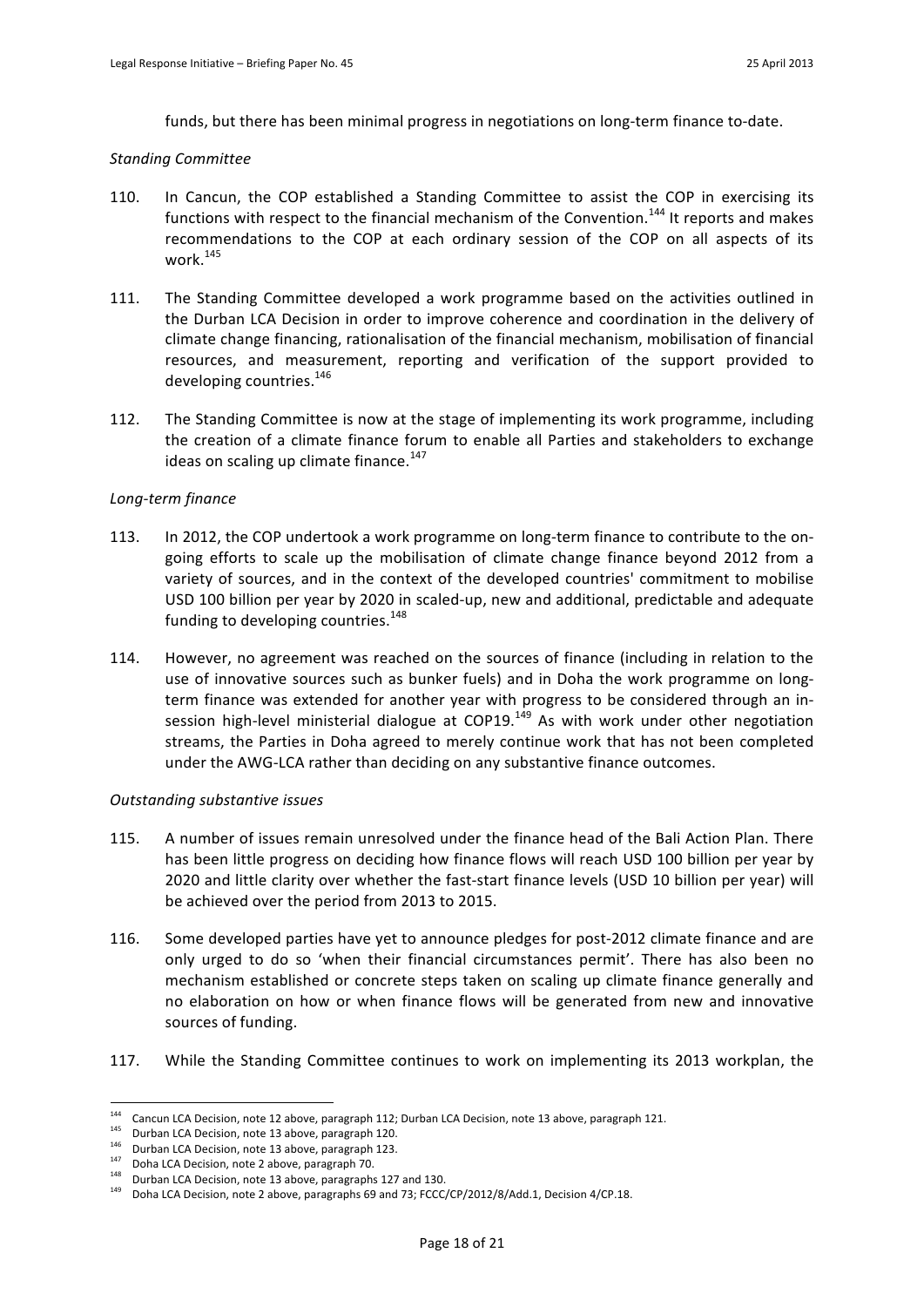climate finance forum is only just beginning. Work is also continuing for one more year in the work programme on long-term finance and the GCF is yet to become operational.

### **Capacity-building**

- 118. Capacity-building is essential to enable developing countries to participate fully in addressing the challenges of climate change; it is a cross cutting issue and an integral part of enhanced action on mitigation, adaptation, technology development and transfer, and access to financial resources.<sup>150</sup> Initially, the issue of capacity-building was included in the Bali Action Plan as a subset of considerations to address in the context of finance.<sup>151</sup> However, Parties soon recognised the need for capacity-building to be addressed in its own right and a separate stream of negotiations under the AWG-LCA was opened.<sup>152</sup>
- 119. In the Cancun LCA Decision, the Parties agreed that capacity-building support to developing countries should be enhanced with a view to strengthening endogenous capacities, for example, by: strengthening relevant institutions; strengthening networks for the generation, sharing and management of information and knowledge; strengthening climate change communication, education, training and public awareness at all levels; strengthening integrated approaches; and supporting existing and emerging capacity-building needs.<sup>153</sup>
- 120. The COP decided that financial resources for enhanced action on capacity-building should be provided by Parties included in Annex II to the Convention and other Parties in a position to do so. $154$
- 121. Building on the work of the AWG-LCA to further enhance the monitoring and review of the effectiveness of capacity-building and further elaborating the modalities regarding institutional arrangements for capacity-building, $155$  the COP requested the SBI to progress this issue by organising an annual in-session Durban Forum for in-depth discussion on capacity building.<sup>156</sup> A second meeting of the Durban Forum will take place in June 2013.<sup>157</sup>
- 122. Given that the negotiations on capacity-building grew organically out of the AWG-LCA, it is one of few areas of the AWG-LCA negotiations where it can be said that the policy decisions adopted in the respect of capacity-building in the Agreed Outcome go beyond the mandate of the Bali Action Plan. However, the effectiveness of the capacity-building outcomes will depend significantly on the implementation of the agreed policies and the availability of sufficient financial support.

### **Review**

- 123. The negotiations on the review of the long-term goal of holding the increase in global average temperature to 2 degrees Celsius above pre-industrial levels (agreed in the context of the shared vision negotiations) grew out of the AWG-LCA negotiations rather than having an explicit hook in the Bali Action Plan.
- 124. When the long-term goal was first raised in the AWG-LCA negotiations in the run up to COP15 in 2009, many developing countries objected to the 2 degree target on the basis that

<sup>150</sup> Cancun LCA Decision, note 12 above, first and fourth preambular paragraphs to paragraph 130; Durban LCA Decision, note 13 above, third and sixth preambular paragraphs to paragraph 144.<br>
Bali Action Plan, note 6 above, paragraph 1(e)(vi).

<sup>&</sup>lt;sup>152</sup> Cancun LCA Decision, note 12 above, first preambular paragraph to paragraph 130.

<sup>&</sup>lt;sup>153</sup> Cancun LCA Decision, note 12 above, paragraph 130.

<sup>&</sup>lt;sup>154</sup> Cancun LCA Decision, note 12 above, paragraph 131; Durban LCA Decision, note 13 above, paragraph 155. Cancun LCA Decision, note 12 above, paragraphs 136-137.

<sup>&</sup>lt;sup>156</sup> Durban LCA Decision, note 13 above, paragraph 154.

Doha LCA Decision, note 2 above, paragraph 74.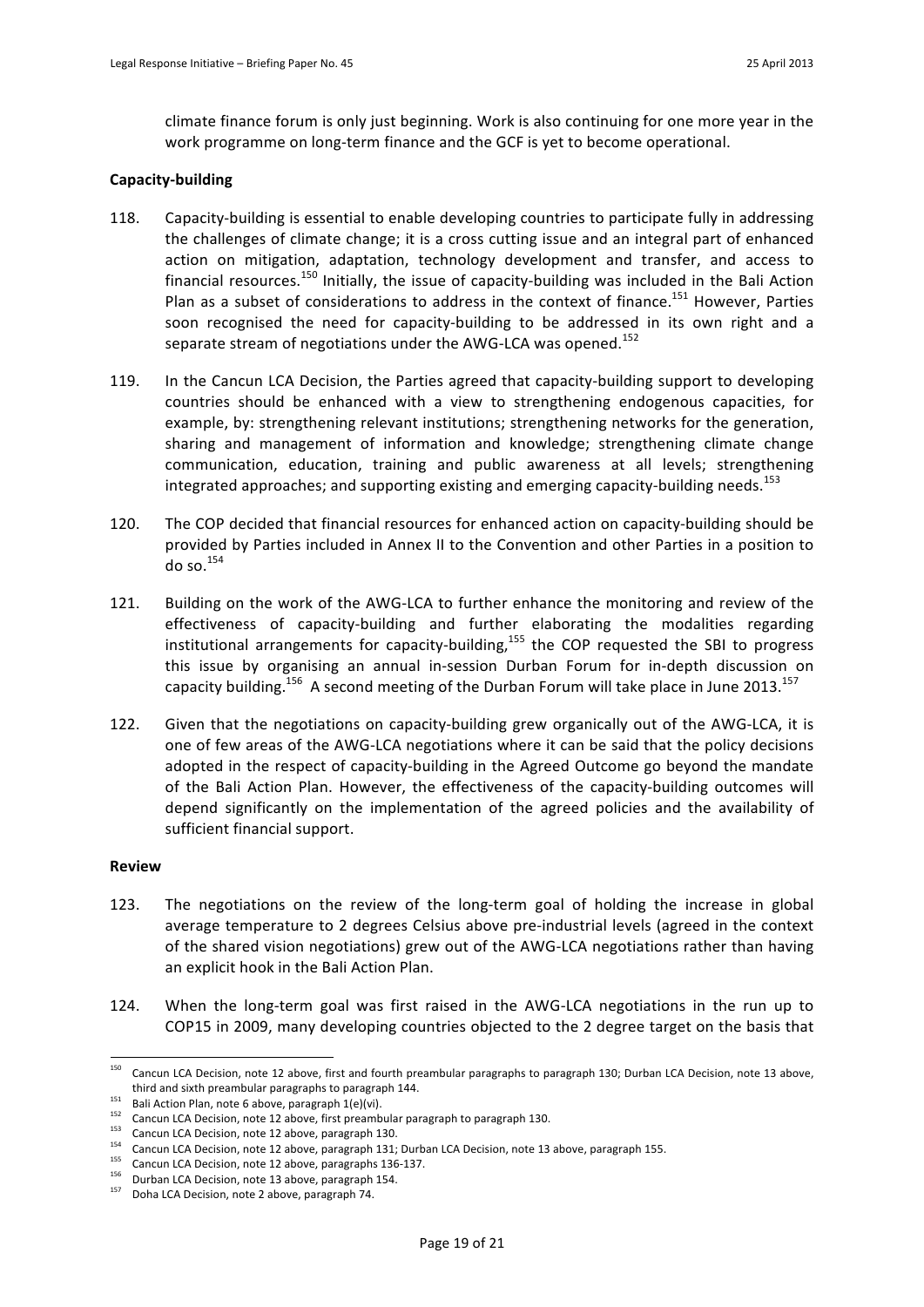even if temperature increases could be kept to this level, huge amounts of damage would still be caused by the impacts of climate change.

- 125. The compromise reached in the Copenhagen Accord was to agree to the 2 degree long-term goal but to consider strengthening it to 1.5 degrees.<sup>158</sup> This compromise was then formally brought into the UNFCCC process by the Cancun LCA Decsion. In it, the COP decided to periodically review the adequacy of the long-term goal and the overall progress made towards achieving it, guided by the principles of equity and CBDRRC.<sup>159</sup> The first review should start in 2013 and be concluded by 2015 with subsequent reviews taking place following the adoption of an assessment report of the IPCC or at least every seven years.<sup>160</sup>
- 126. The Fifth Assessment Report of the IPCC, due to be published over the course of 2013 and 2014, is expected to show an even larger gap between the current collective level of action and the level of action required to achieve the ultimate objective of the Convention. It will be a key input to the review.<sup>161</sup>
- 127. In Durban, it was decided that the review will be conducted with the assistance of the subsidiary bodies and that the work would be supported by expert consideration of inputs through workshops and other in-session and inter-sessional activities.<sup>162</sup>
- 128. The COP agreed to further define the expert consideration of inputs, including the possible establishment of a review expert group, to provide technical support to the review,<sup>163</sup> and in Doha invited the subsidiary bodies to establish a joint contact group to assist the COP in conducting the review.<sup>164</sup> A structured expert dialogue to support the work of the joint contact group was also established under the guidance of the subsidiary bodies.<sup>165</sup>

#### **Conclusion**

- 129. The AWG-LCA negotiating track has been concluded and an Agreed Outcome pursuant to the Bali Action Plan achieved.
- 130. On the one hand, the AWG-LCA has made considerable progress in establishing key institutions and mechanisms in mitigation, adaptation, finance, and technology development and transfer, and work is continuing by the relevant bodies with a view to the full operationalisation of these institutions as soon as possible.<sup>166</sup>
- 131. On the other hand, there has been less tangible progress on a number of negotiation issues which remain largely unresolved. Significantly, Parties have so far been unable to agree on a global goal for GHG reductions or a timeframe for achieving it, nor how these will be determined by reference to the principles of equity and CBDRRC.
- 132. In respect of mitigation, work continues on understanding developed countries' emission reduction targets and developing countries' NAMAs, in order to be able to measure progress and ensure comparability of efforts in the former and in order to enable achievement of the latter. In addition to the work on MRV, work programmes will continue throughout 2013 to

 $158$  Copenhagen Accord, note 24 above, paragraph 12.

<sup>159</sup> Cancun LCA Decision, note 12 above, paragraphs 138-139; Durban LCA Decision, note 13 above, paragraphs 157 and 160; Doha LCA Decision, note 2 above, paragraph 82.

<sup>160</sup> Cancun LCA Decision, note 12 above, paragraph 139; Durban LCA Decision, note 13 above, paragraph 167.<br><sup>161</sup> Cancun LCA Decision, note 12 above, paragraph 82.<br>161 Doha LCA Decision, note 2 above, paragraph 82.

<sup>162</sup> Durban LCA Decision, note 13 above, paragraph 162.

<sup>163&</sup>lt;br>
Durban LCA Decision, note 13 above, paragraph 163.<br>
164 Doha LCA Decision, note 2 above, paragraph 80.

<sup>&</sup>lt;sup>165</sup> Doha LCA Decision, note 2 above, paragraphs 85-86.<br><sup>166</sup> Deba<sup>166</sup> Desisian, note 2 shaue, paragraphs FF, F7.

Doha LCA Decision, note 2 above, paragraphs 55, 57, 59-62, and 72-73.